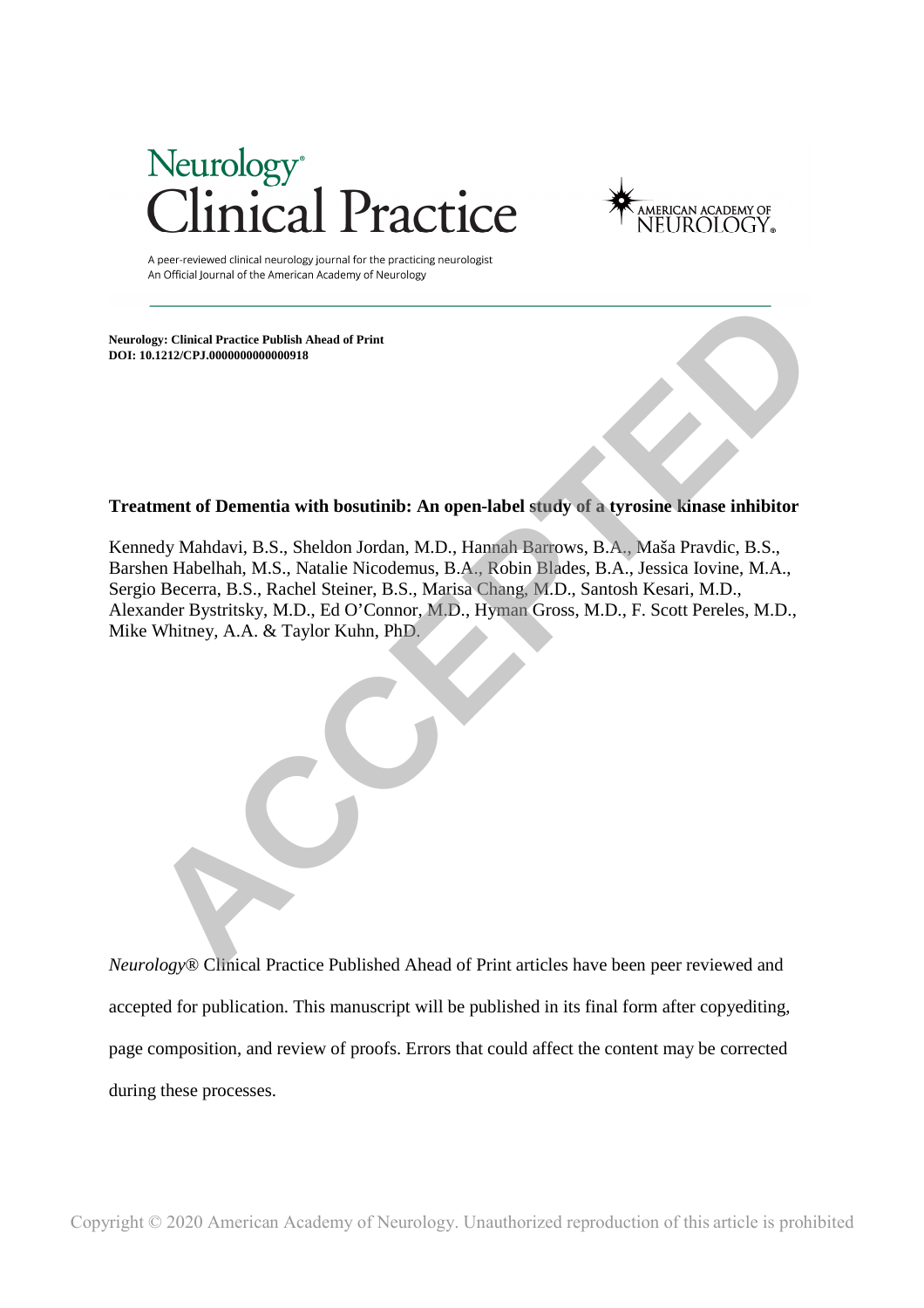Kennedy D. Mahdavi, Neurology Management Associates, Santa Monica, CA, USA Sheldon E. Jordan, Department of Neurology, University of California, Los Angeles, CA, USA Hannah R. Barrows, Neurological Associates of West Los Angeles, Santa Monica, CA, USA Maša Pravdic, Neurology Management Associates, Santa Monica, CA, USA Barshen Habelhah, Neurology Management Associates, Santa Monica, CA, USA Natalie E. Nicodemus, Neurology Management Associates, Santa Monica, CA, USA Robin B. Blades, Neurology Management Associates, Santa Monica, CA, USA Jessica J. Iovine, Neurology Management Associates, Santa Monica, CA, USA Sergio A. Becerra, Synaptech Network, Santa Monica, CA, USA Rachel A. Steiner, Neurology Management Associates, Santa Monica, CA, USA Marisa Chang, Neurology Management Associates, Santa Monica, CA, USA Santosh Kesari, Pacific Neuroscience Institute, Santa Monica, CA, USA Alexander Bystritsky, University of California, Los Angeles, Department of Psychiatry and Biobehavioral Sciences, Los Angeles, CA, USA Ed O'Connor, Neurological Associates of West Los Angeles, Santa Monica, CA, USA Hyman Gross, University of Southern California, Department of Neurology, Los Angeles, CA, USA F. Scott Pereles, Rad Alliance, Inc., Los Angeles, CA, USA Mike Whitney, Rad Alliance, Inc., Los Angeles, CA, USA Taylor Kuhn, University of California, Los Angeles, Department of Psychiatry and Robin B. Blacks, Neurology Management Associates, Santa Monica, CA, USA<br>
Reside J. Boetone, Synaptoch Network, Santa Monica, CA, USA<br>
Reachel A. Steiner, Synaptoch Network, Santa Monica, CA, USA<br>
Rachel A. Steiner, Synapto

Biobehavioral Sciences, Los Angeles, CA, USA

**Search Terms:** Alzheimer's disease, Parkinson's disease, MCI, Tyrosine Kinase Inhibitor

Submission Type: **Article** Title Character count: 76 Number of Tables: 4 Number of Figures: 1

Word Count of Abstract: 250 Word Count of Paper: 3,496

**Corresponding Author:**  Kennedy D. Mahdavi *Email*: kennedy@theneuroassociates.com

**Disclosures:** The authors report no disclosures relevant to the manuscript.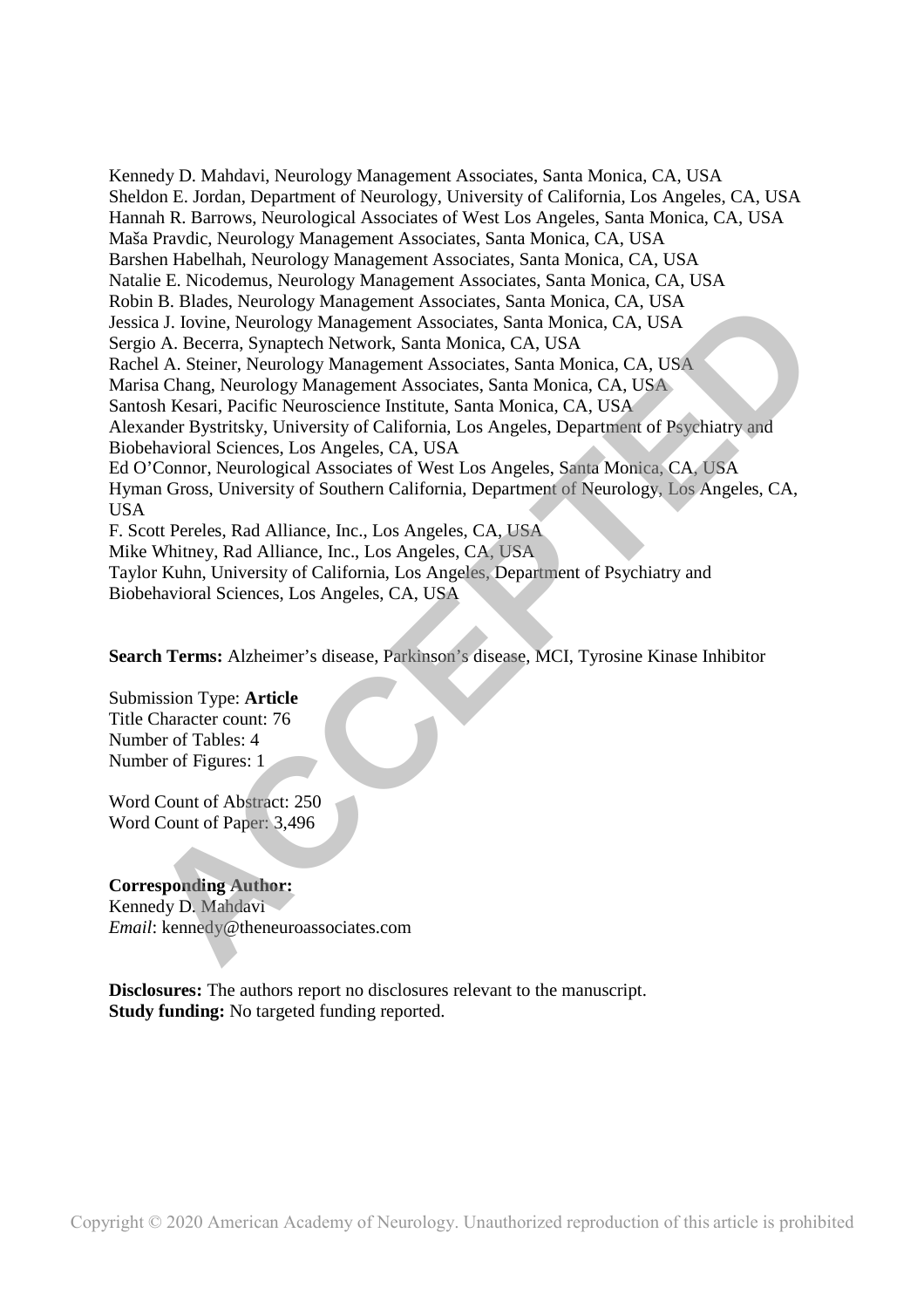#### *ABSTRACT*

*Objective:* The pursuit of an effective therapeutic intervention for dementia has inspired interest in the class of medications known as tyrosine kinase inhibitors (TKIs) such as bosutinib.

*Methods*: 31 patients with probable Alzheimer's dementia (AD) or Parkinson's spectrum disorder with dementia (PDD) completed 12 months of bosutinib therapy and an additional 12 months of follow-up. The Clinical Dementia Rating scale (as estimated by the Quick Dementia Rating System (QDRS)) was the primary cognitive status outcome measure. Secondary outcome measures included the Repeatable Battery Assessment of Neuropsychological Status (RBANS) and the Montreal Cognitive Assessment (MoCA). Cox regression methods were used to compare results with population-based estimates of cognitive decline.

*Results*: The present paper reports on cognitive outcomes obtained at 12 months for 31 participants and up to 24 months for a 16-participant subset. Safety and tolerability of bosutinib were confirmed among the study population ( $M_{\text{age}} = 73.7$  years,  $SD_{\text{age}} = 14$  years). Bosutinib was associated with less worsening in CDR scores (HR =  $-0.62$ ,  $p < 0.001$ , 95% CI:  $-1.02 - 0.30$ ) and less decline in RBANS performance (HR = -3.42, *p* < 0.001, 95% CI: -3.59 - -3.72) during the year of treatment than population-based estimates of decline. In the 24-month follow up, wherein 16 patients were observed after 1 year post-intervention, 31.2% of participants exhibited worsened CDR levels compared to their 12-month performances. the wint them that prior) completed 12 cmlotins to ross<br>antito the system (PDD) complete 12 montant can be solution the Quick Demetria<br>g System (QDRS)) was the primary cognitive status outcome measure. Secondary outcome<br>g

*Conclusions*: Results support an overall positive outcome after one year of bosutinib. Future studies should explore the relationship between tyrosine kinases and neurodegenerative pathology as well as related avenues of treatment.

## **I. Introduction**

To date, no therapy has proven to significantly halt clinical deterioration among patients with neurodegenerative conditions, including Alzheimer's and Parkinson's spectrum diseases.<sup>1</sup> Existing literature demonstrates conversion rates from amnestic mild cognitive impairment (MCI) to dementia ranging from 15-29% annually, with expected progression to more advanced stages cited at  $22\%$ -36% each year.<sup>4-11</sup> As many as 5.6% of patients with MCI have been reported to revert to normal cognition.<sup>10</sup> Sustained improvement among patients with dementia is unexpected, although transient periods of lucidity may be observed.<sup>11</sup>

The pursuit of an effective intervention has inspired interest in tyrosine kinase inhibitors (TKIs). Tyrosine kinases such as Abl and Src have been associated with the neuronal destabilization seen in neurodegenerative conditions.<sup>12, 14</sup> Several preclinical studies have shown that TKIs can facilitate autophagy, promoting the elimination of abnormal protein deposits.<sup>12-13, 15-16</sup> Additionally, TKI medications appear to reduce inflammation and apoptosis, possibly promoting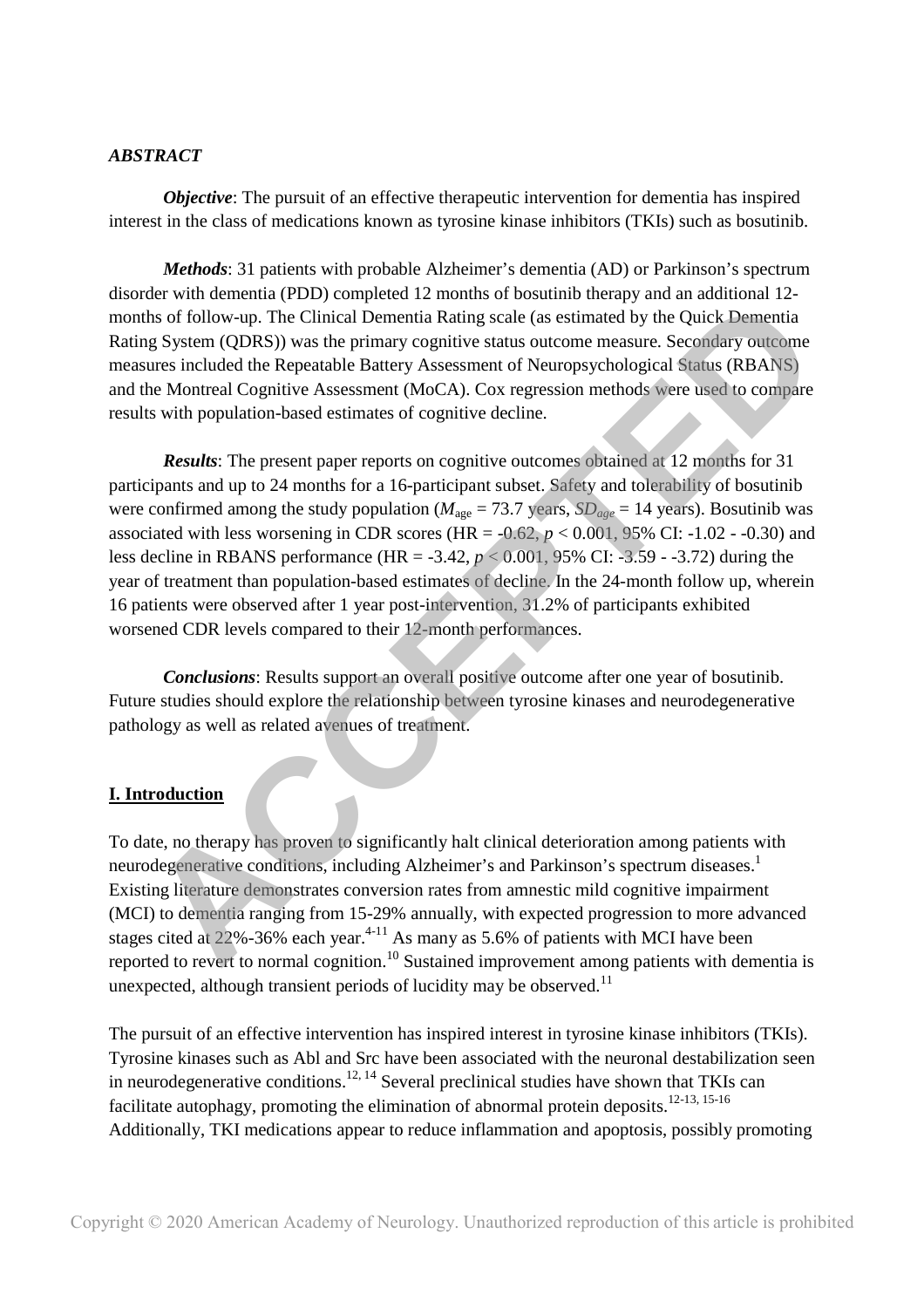facilitatory microglial responses.<sup>13, 17</sup> These effects may not require a crossing of the blood brain barrier, as there appears to be reciprocal communication between neuroinflammation and systemic inflammatory factors.<sup>17-19</sup> Bosutinib (Bosulif) is a dual Src/Abl kinase inhibitor with a record of safety and efficacy for treatment of chronic myeloid leukemia.20-23 The present paper reports on an ongoing, open-label clinical trial using bosutinib for the investigational treatment of degenerative dementias. We hypothesize that one year of bosutinib therapy will yield reduced rates of clinical deterioration compared to population-based estimates of decline in neurodegenerative disease.

#### **II. Methods**

## **2.1 Standard Protocol Approvals, Registrations, & Patient Consents**

This study (Clinical Trial identifier # NCT02921477) was initially reviewed and approved by Quorum IRB. This study has since been transferred to Advarra IRB and is listed under the protocol number Pro00036231. The most recent approval number is CR00173276.

Potential participants were recruited from Los Angeles neurology clinics. If potential participants endorsed interest, study staff provided overview information to those patients and their caregivers. Screening was then completed (as detailed below), and once candidacy was established, study staff briefed participants and their caregivers on the protocol, possible risks and benefits, follow-up procedures, costs, and examinations. Informed consent was reviewed in full with participants and caregivers and allowed time for any and all questions. Caregivers were included in the consenting process to verify commitment and adherence to follow-up procedures. All participants provided written, signed informed consent. Each participant was given a copy of his or her signed consent. **Instance disease.**<br> **Actions**<br> **Actions**<br> **Actions**<br> **Actions**<br> **Actions**<br> **ACCE TRIM**<br> **ACCE TRIM**<br> **ACCE TRIM**<br> **ACCE TRIM**<br> **ACCE TRIM**<br> **ACCE TRIM**<br> **ACCE TRIM**<br> **ACCE TRIM**<br> **ACCE TRIM**<br> **ACCE TRIM**<br> **ACCE TRIM**<br> **AC** 

#### **2.2 Participants**

Currently, 60 participants between the ages of 45-89 are enrolled in this study. This paper reports on (1) the 31 participants who have completed the first year of study involvement and (2) the 16 participants who have completed the second year. Of the 31 participants, 16 were diagnosed with Parkinson's disease spectrum disorders with dementia (PDD) ( $M_{\text{age}} = 71.8$  years,  $SD_{\text{age}} = 10.94$ years; 4 females, 12 males), while the remaining 15 met criteria for probable Alzheimer's dementia with evidence of pathophysiological process (AD) ( $M_{\text{age}} = 74.63$  years,  $SD_{\text{age}} = 9.59$ ; 8 females, 7 males).<sup>8, 10</sup> Of the 16 participants who completed the second year, 8 were diagnosed with PDD ( $M_{\text{age}} = 75.66$  years,  $SD_{\text{age}} = 7.25$  years; 1 female, 7 males) and 8 were diagnosed with AD ( $M_{\text{age}} = 79.75$ ,  $SD_{\text{age}} = 6.02$  years; 4 females, 4 males).

#### **2.3 Neurocognitive and Behavioral Performance Measures**

The following measures were used to evaluate participant neurocognitive status throughout study involvement: the Quick Dementia Rating Scale (QDRS) used to estimate the Clinical Dementia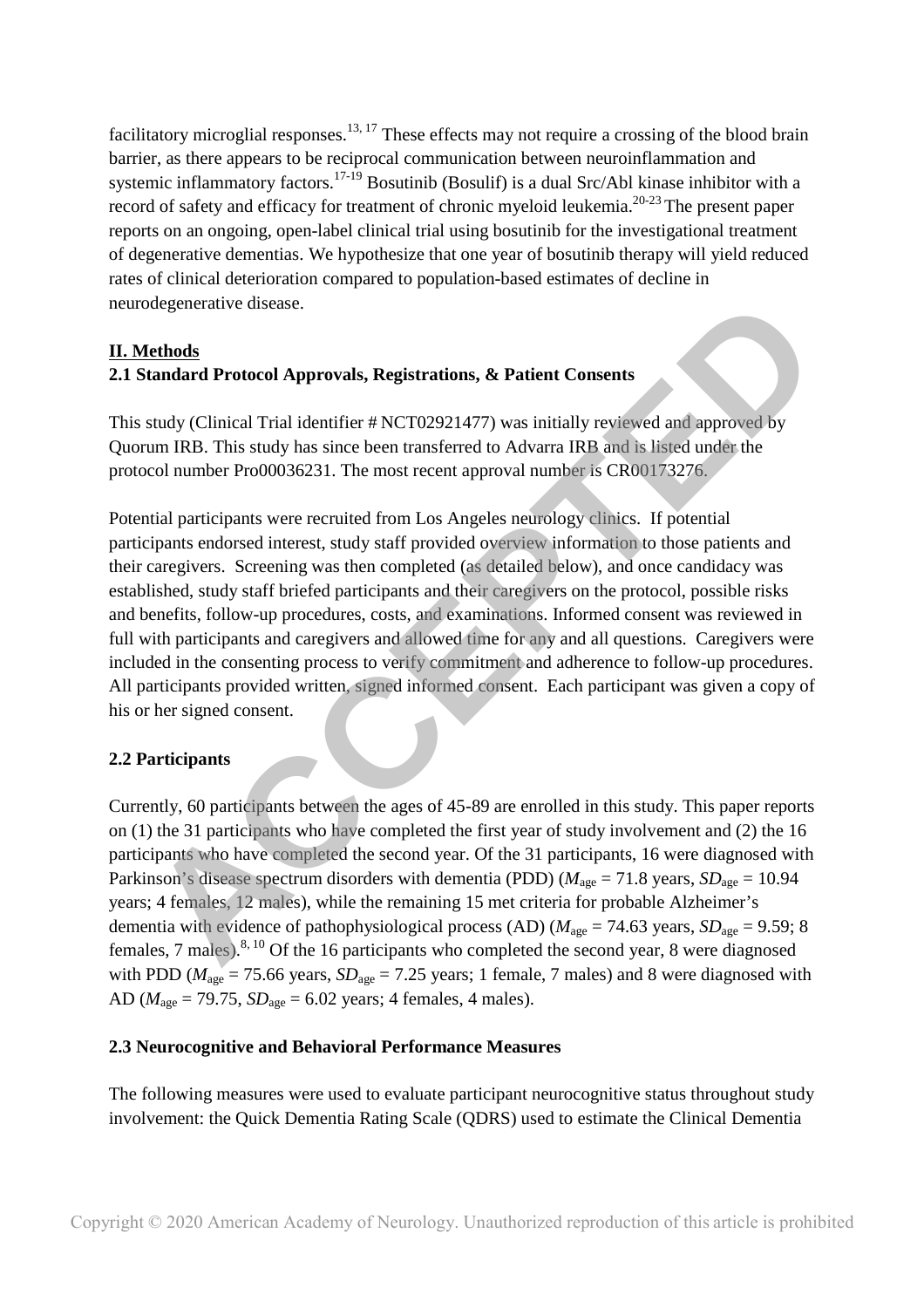Rating (CDR); Repeatable Battery for the Assessment of Neuropsychological Status (RBANS; versions A-D); Montreal Cognitive Assessment (MoCA; 7.1-7.3); Smell Test (Brief Smell Identification Test); 9-Hole Pegboard Task; 25-foot Timed Gait Task; and Beck Depression Inventory (BDI-II).

The Quick Dementia Rating Scale (QDRS) form consists of 10 categorical questions (5 cognitive, 5 functional), each with 5 detailed options depicting the level of impairment as either 0 (normal), 0.5 (mild/inconsistent impairment), 1 (mild/consistent impairment), 2 (moderate impairment), or 3 (severe impairment). To ensure consistency, the individual identified as the caregiver agreed to complete the QDRS interview at each follow-up milestone. Based on Dr. Galvin's conversion table, total QDRS scores were converted to Clinical Dementia Rating (CDR) scores ranging from 0 (normal aging), 0.5 (mild cognitive impairment), 1 (mild dementia), 2 (moderate dementia), and 3 (severe dementia).<sup>25</sup> ornal), 0.5 (mild/inconsistent impairment), 1 (mild/consistent impairment). 2 (moderate<br>intent), or 3 (severe impairment), 1 Cosure consistency, the indviolval identified as the<br>intern), or 3 (severe impairment). To ensure

The Repeatable Battery for Assessment of Neuropsychological Status (RBANS) versions A, B, C, and D were administered at each follow-up timepoint to assess immediate memory, visuospatial skill, language, attention, and delayed memory.<sup>22</sup> The four versions (A-D) were rotated after each testing session to minimize practice effects.

The Montreal Cognitive Assessment (MoCA) was used to evaluate gross cognitive status.<sup>27-28</sup> The MoCA tests frontal-executive functions, language, orientation to time and place, visuospatial construction, attention, and immediate and delayed memory. MoCA scores range from 0-30 possible points; 26 or greater is considered to reflect normal cognitive status.<sup>29</sup> Different versions of the MoCA were utilized to mitigate practice effects.

The Timed 25-Foot Walk Test (T25-FW) and the Rolyan ® Nine-Hole Pegboard Test (9-HPT) were used to evaluate gross motor functioning and fine motor dexterity, respectively. Both tests were particularly relevant for participants with PD.<sup>30</sup> The Brief Smell Identification Test (B-SIT), which has also been shown as a valid and reliable measure, was used to assess olfactory function prior to study entry. $31$ 

## **2.4 Advanced MRI Techniques**

Each prospective subject underwent advanced magnetic resonance (MR) neuroimaging as part of the inclusion criteria. The multimodal MRI included volumetric measurement of the hippocampus, arterial spin labeling (ASL) perfusion scans, blood oxygen level dependent (BOLD) sequences, and diffusion tensor imaging (DTI). These modalities have been shown to yield clinical indicators for various neurodegenerative subgroups and show sensitivity to disease progression.32-35

Participant scans were done at one of three imaging centers in the Los Angeles/Santa Monica area. Imaging sequences were standardized and data was harmonized among the locations. All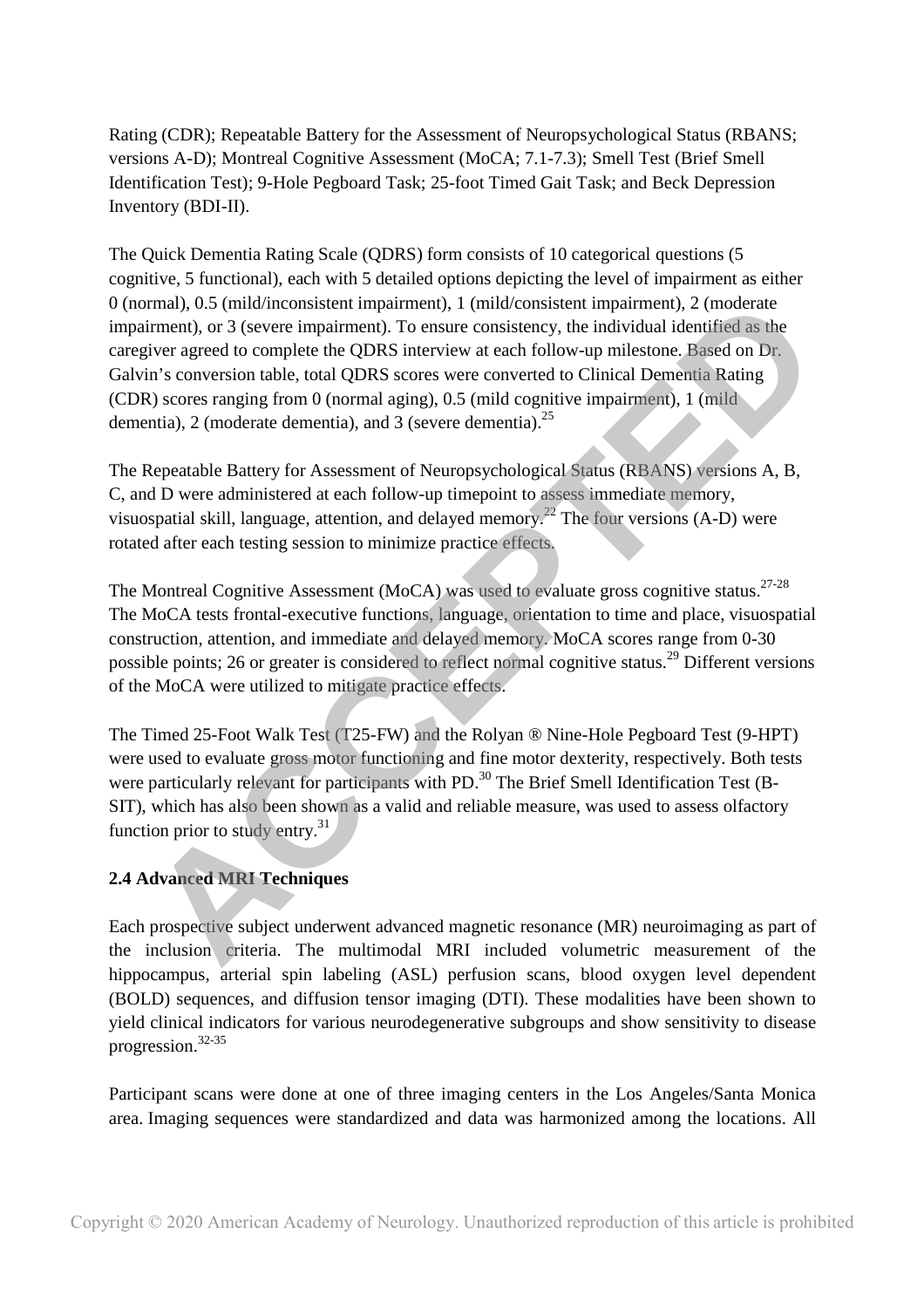MR images were quality controlled prior to being processed and analyzed. Post-processing was done using FSL with identical parameters (www.fmrib.ox.ac.uk.fsl).<sup>36</sup>

Participants were required to do follow-up imaging at the same center where baseline scans were conducted. For each participant, the clinical information and imaging data was reviewed by a panel consisting of board-certified neurologists, board-certified psychiatrists, a neuropsychologist, and a neuroradiologist; diagnosis and clinical classification was determined by expert consensus.

## **2.5 Procedure**

All participants received a neurocognitive examination, lumbar puncture, multimodal MRI, EKG, BDI and bloodwork to evaluate their eligibility for this study. To qualify for inclusion, participants were required to show pathophysiological evidence of AD or meet criteria for PDD. Estimated Clinical Dementia Rating (CDR) scores were required to fall between 0.5 and 2, a range equivalent to Mild Cognitive Impairment (MCI) and Moderate Dementia, respectively.<sup>25-38</sup>

The lumbar puncture, which assessed for Aß-42 and Tau protein levels in cerebrospinal fluid, has been shown to demonstrate sensitivity and specificity in identifying AD pathophysiology.<sup>37</sup> The advanced MRI obtained prior to study entry was required to show evidence of a neurodegenerative process for study inclusion: disproportionate atrophy of mesial temporal structures including the hippocampus, decreased signal on ASL in the temporal and parietal regions, and/or reduced signal in the putamen. Other pathological findings (e.g., stroke, cortical dysplasia, neoplasm) that could be related to the patient's dementia presentation were exclusionary. **Procedure**<br> **ACCED**<br> **ACCED**<br> **ACCED**<br> **ACCED**<br> **ACCED**<br> **ACCED**<br> **ACCED**<br> **ACCED**<br> **ACCED**<br> **ACCED**<br> **ACCED**<br> **ACCED**<br> **ACCED**<br> **ACCED**<br> **ACCED**<br> **ACCED**<br> **ACCED**<br> **ACCED**<br> **ACCED**<br> **ACCED**<br> **ACCED**<br> **ACCED**<br> **ACCED**<br> **A** 

Patients with cognitive decline due to acute illness or vascular pathologies were excluded. Other exclusionary criteria included advanced terminal illness, advanced kidney, pulmonary, cardiac, or liver failure, definite or probable pregnancy, breastfeeding, and Major Depressive Disorder (MDD). The Beck Depression Inventory-II (BDI-II), which has been demonstrated as a statistically valid and reliable measure of MDD, was administered as a screening method for depression.39-40 Inability to give informed consent was also a basis for exclusion.

Concurrent interventions and therapies were not considered exclusionary unless the study doctor deemed them a threat to patient safety when used in conjunction with the study protocol. Study participants were allowed to participate in additional therapies at the same site and under the purview of the study doctor. Concurrent interventions were recorded and are included in the discussion section of this paper. Attempts were made to harmonize concurrent treatments, which included a list of nutraceuticals (see Table 1). Future publications from this study group will focus on distinguishing effect sizes between different treatment modalities.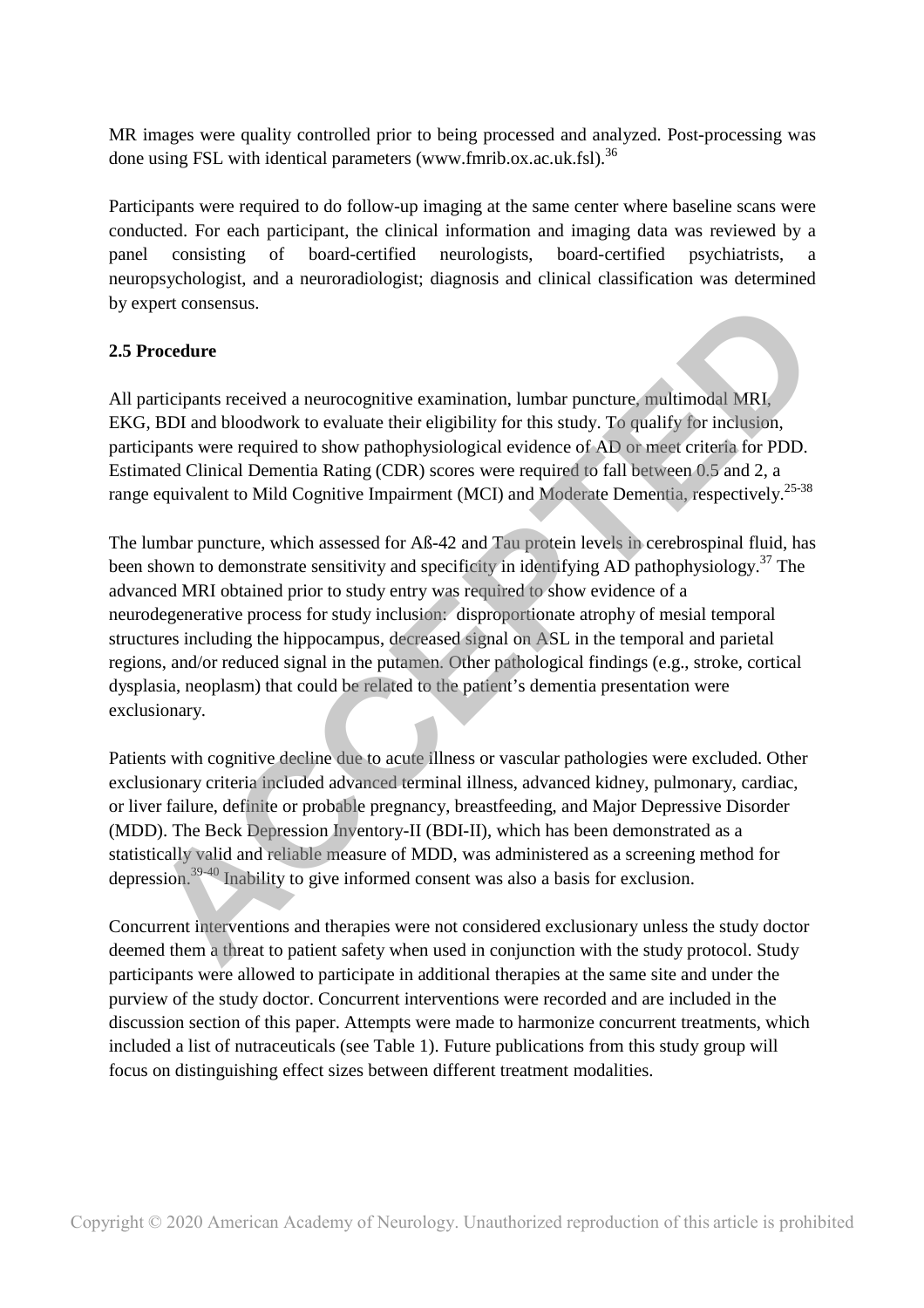Once enrolled, participants were given the study medication (at no cost) and instructed to take 1 pill each morning with breakfast. All participants started at 100mg daily for the first month. The dosage titration regimen was set to increase by 1 pill (100mg) each month until a maximum daily dosage of 300mg was achieved. Participants whose labs (detailed in the following paragraph) were within study guidelines with minimal-to-no side effects were cleared to increase to 200mg daily by the second month. After 2 months, based on the same criteria, participants were permitted to increase to the maximum 300mg daily dose. This dose was maintained for the duration of the first year unless labs or side effects necessitated a dose reduction. Participants whose transaminase levels or other tolerability issues precluded them from achieving the maximum study dose maintained the highest dose that was safe and tolerable for them. Upon achieving dose stabilization, participants were also allowed to use nutritional supplements according to a list (Table 1). Compliance with nutritional supplementation was discussed at each visit, but there was no attempt to perform pill counts or other means of monitoring.

Participants obtained bloodwork semi-weekly during the first three months of medication to verify safety and tolerability. After reaching the maximum dose, participants were cleared to decrease the bloodwork frequency to monthly for the duration of the year. Each lab order included tests for vitamin B12, thyroid hormone (TSH, T4, T3), bilirubin (direct and total), alkaline phosphatase, ALT, AST, potassium, magnesium, creatinine/creatinine clearance, and hemoglobin, as well as total counts of white blood cells, platelets, and absolute neutrophils. Additional labs were ordered at the discretion of study doctors based on tolerability, reported side effects, and patient history. tion of the first year unless labs or side effects necessitated a dose reduction. Participants<br>te transaminase levels or other tolerability issues precluded them from achieving them<br>timm study dose maintained the highest d

In addition, participants met routinely with study staff and doctors to assess tolerability and monitor for any potential side effects. Throughout the two years of study involvement, participants met with the doctor every month. Participants living out of state were permitted to meet this criterion through telemedicine visits so long as they tolerated the medication without side effects and had access to a local physician familiar with the study. All study participants were required to report to the primary study site for neuropsychological testing appointments.

Neuropsychological exams, including the RBANS, MoCA, 9-HPT, and T25-FW tests, were repeated at 6, 12, 18, and 24 months. Functional neuroimaging was repeated twice after baseline scans; once upon completion of study medication and again at the 2-year mark.

Participants were not paid or reimbursed for participation. Consultation and follow-up visits were provided free of charge. Pfizer served as the study sponsor and provided medication at no cost to participants. Most other study-related costs were absorbed by the principle investigator, any costs that fell to the responsibility of the participant were clarified prior to and as a part of informed consent.

## **2.6 Statistical Analyses**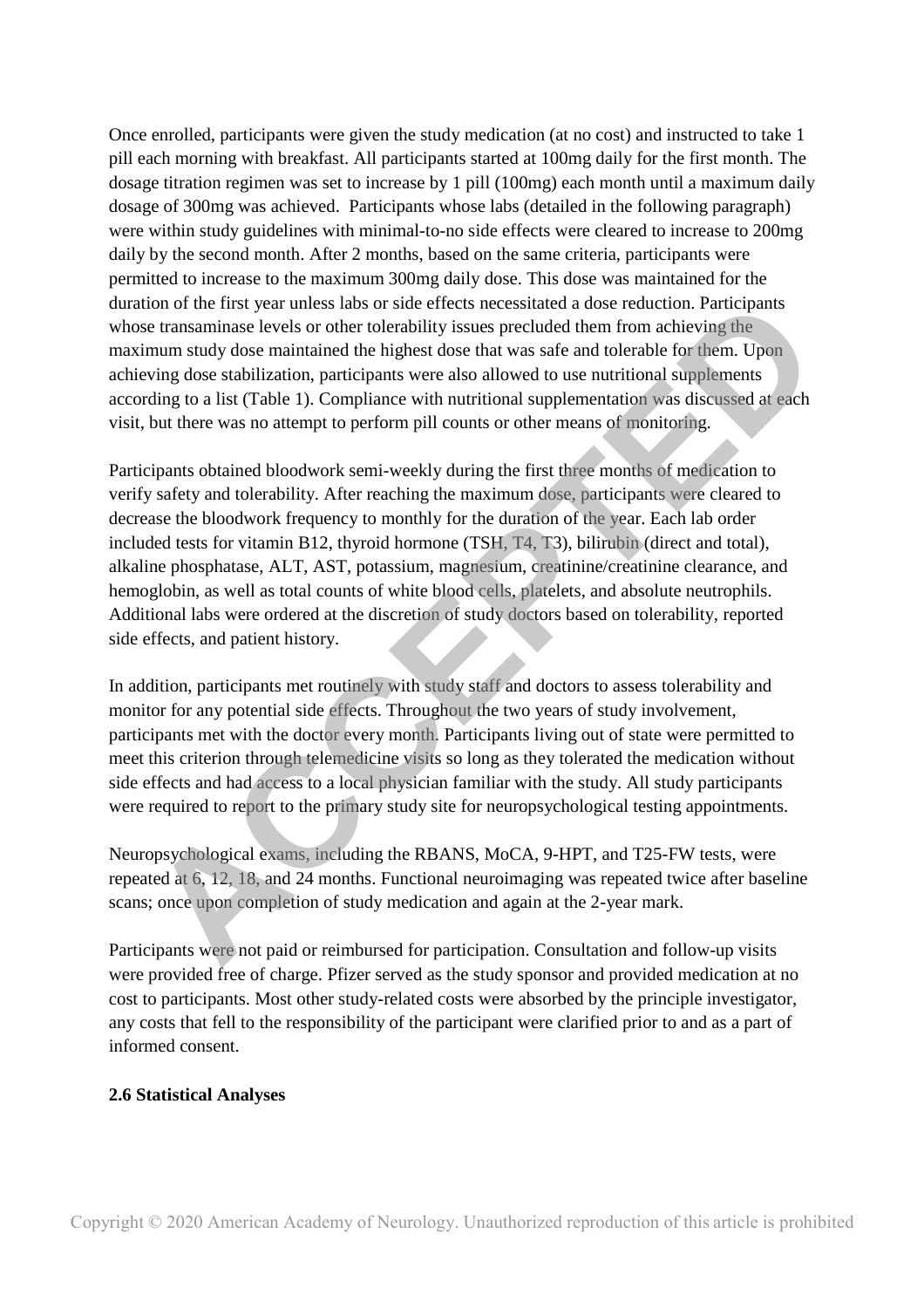Bootstrapped Cox proportional hazards regression analyses were performed to assess the impact of bosutinib on participants' cognitive performance compared to the expected rate of cognitive decline in neurodegenerative disease. The expected rate of decline was calculated as the average of reported values in existing literature, yielding a 22% conversion rate from MCI to dementia and a 29% progression rate to a more advanced stage of dementia.<sup>4-13</sup> The expected rate of improvement for MCI was set at 5.6% while the expected rate of improvement for dementia was set at  $0\%$ .<sup>9-10</sup> All statistical analyses had an alpha value of 0.05 and were performed with IBM SPSS Statistics for Windows, version 26 (IBM Corp., Armonk, N.Y., USA).

## **2.7 Data Availability**

Data from this study will not be made publicly available due to ethical and privacy concerns. Anonymized data will be available upon reasonable request from any qualified investigator.

#### **III. Results 3.1 Tolerability and Feasibility**

All participants were able to tolerate the drug without notable side effects. 4 participants left the study for personal reasons unrelated to tolerability or medical justification. See Figure 1 for a delineation of maximum dosage achieved among the 31 participants who have completed the year of bosutinib treatment. BMI did not appear to be a primary limiting factor for maximum dose, as only 2 of the 9 participants who took 300mg or less had a BMI less than the normal cutoff of 18.5. Per the study protocol, participants whose labwork indicated elevated transaminase levels required a reduction in dose. S Statistics for Windows, version 26 (IBM Corp., Armonk, N.Y., USA).<br> **Anta Availability**<br>
from this study will not be made publicly available due to ethical and privacy concerns.<br>
shymized duta will be available upon rea

The only reported side effects were upset stomach, fatigue, and diarrhea, which occurred among less than 10% of participants. Overall, study participants tolerated the medication well. Bosutinib, therefore, has been confirmed as a safe agent among this population of older adults.

## **3.2 Cognitive Faculties at 12 Months of Bosutinib**

Estimated CDR (Clinical Dementia Rating) scores were the primary cognitive outcome measure used in this study. Bosutinib was associated with less decline in CDR scale level (HR  $=$  -3.5,  $p$  < 0.001, 95% CI: -3.64 - -3.3) than the population-based estimate of expected cognitive deterioration. Bosutinib was also associated with an increased likelihood of maintaining a stable CDR scale level throughout the year of active treatment (HR  $= -0.62$ ,  $p < 0.001$ , 95% CI:  $-1.02$  --0.30). Of the 31 participants who completed the year of bosutinib, 45.16% had an improved CDR score by at least one level from baseline at 12 months. An additional 45.16% had a stable CDR score at 12 months from baseline. Only 3 of 31 participants (9.68%) had a declined CDR scale level from baseline at 12 months (see Tables 2 and 3 for a breakdown of results stratified by neurodegenerative condition-type). There were no notable differences between groups stratified according to baseline CDR scores (Table 4).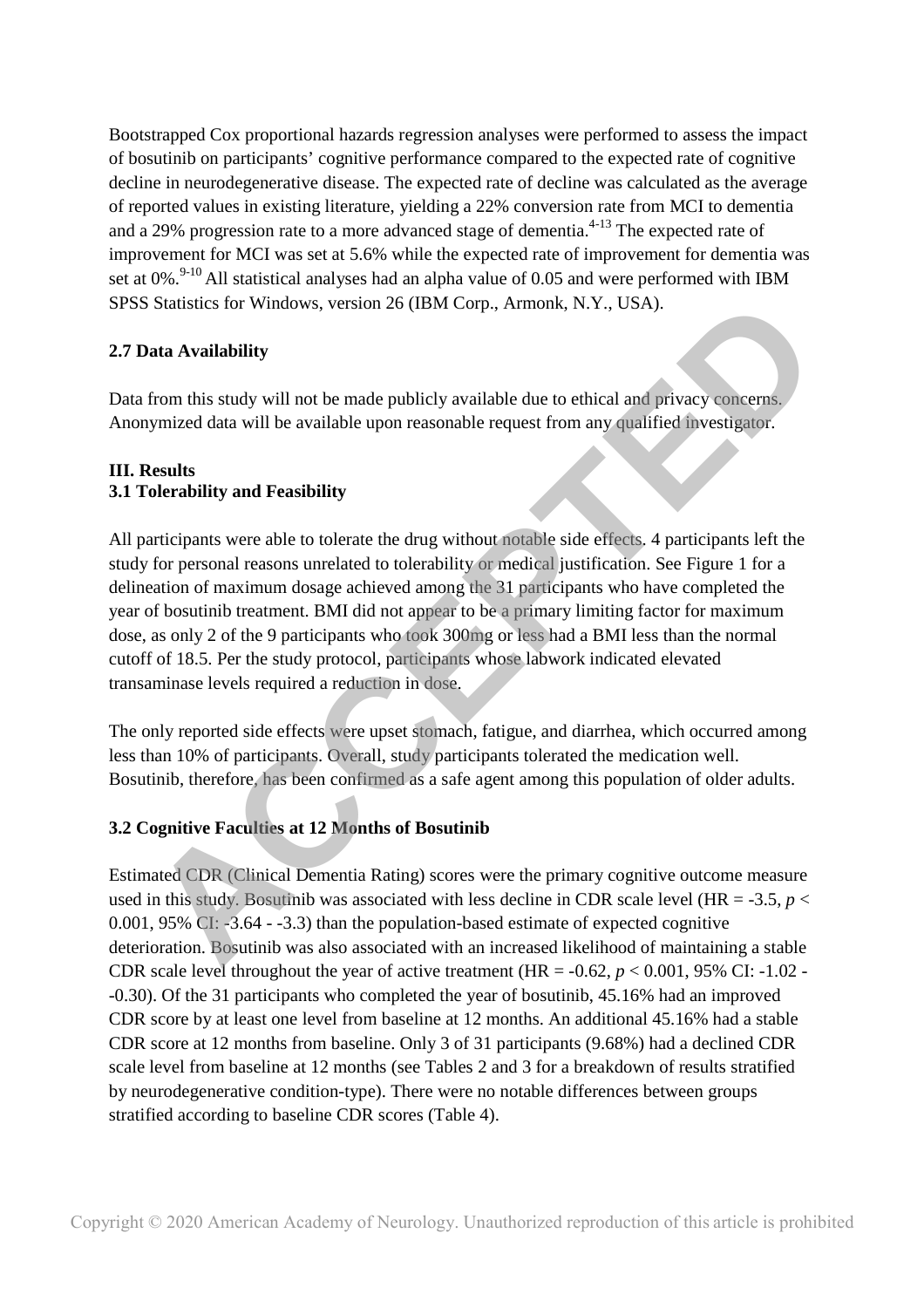MoCA (Montreal Cognitive Assessment) scores were used to assess for changes in gross cognitive status (MCID > 2 points).<sup>41</sup> 22.6% of participants demonstrated clinically meaningful improvement on MoCA scores at 12 months. An additional 25.8% yielded stable MoCA scores from baseline at 12 months. 51.6% had reduced performance on the MoCA at 12 months. Bosutinib was associated with less decline in RBANS performance than the population-based estimate of decline (HR =  $-3.42$ ,  $p < 0.001$ , 95% CI:  $-3.59 - 3.72$ ). Assessments based on RBANS Total Index scores revealed clinically meaningful improvement in 22.6% of participants, clinically stable scores in 58.1%, and clinically meaningful decline in 19.4% (MCID  $\geq$  8 points).<sup>42</sup>

## **3.3 Absolute Risk Reduction & Numbers Needed to Treat at 12 Month Study Mark**

Using population-based estimates of decline among patients with neurodegenerative disease, absolute risk reduction and numbers needed to treat were calculated for: 1) conversion of MCI to dementia and 2) progression to a more advanced stage of dementia.<sup>4-7, 10-11</sup> Absolute risk reduction was calculated to be 34.5–167% for participants enrolled with a baseline CDR equivalent to MCI; for participants enrolled with a baseline CDR equivalent to mild or moderate dementia, absolute risk reduction was calculated to be 27.8-245%. Numbers needed to treat were calculated to be 5.27-20 for participants enrolled with MCI. Numbers needed to treat for participants enrolled with mild to moderate dementia were calculated to be 3.85-8.33. **ANS Total Index scores revealed chirically meaningful improvement in 22.6% of<br>
cipants, cinically stable scores in 58.1%, and clinically meaningful decline in 19.4% (MCID<br>
cipants, cinically stable scores in 58.1%, and cl** 

Based on reports of spontaneous recovery among 5.6% of patients with MCI who do not receive bosutinib therapy compared to participants in this study with MCI who did receive bosutinib therapy, absolute risk reduction was calculated to be 35.4% with a corresponding number needed to treat of 2.83. $^{10}$ 

## **3.4 Cognitive Faculties at 6 Months Post Bosutinib (18-Month Mark)**

At the time of this publication, 26 participants have exceeded the 18-month mark and 16 have surpassed the 24-months of study involvement. Of the 26 participants measured at 18-months, 30.8% yielded improved CDR scores compared to their performance at the 12-month mark. 38.4% exhibited stable CDR scores, and 30.8% showed worsened CDR scores. When comparing baseline CDR score to CDR score at the 18 month-mark, there was no longer a difference (statistical trend that did not withstand correction for multiple comparisons) in likelihood of dementia worsening between study participants and the population-based estimate of decline without intervention (HR =  $-0.53$ ,  $p = 0.1$ , 95% CI:  $-1.15 - 0.31$ ). However, participants were more likely to be at an improved CDR at the 24-month mark from their baseline CDR than was expected based on the population-based estimate of decline (HR =  $-2.05$ ,  $p < 0.001$ , 95% CI: - $3.62 - 1.04$ .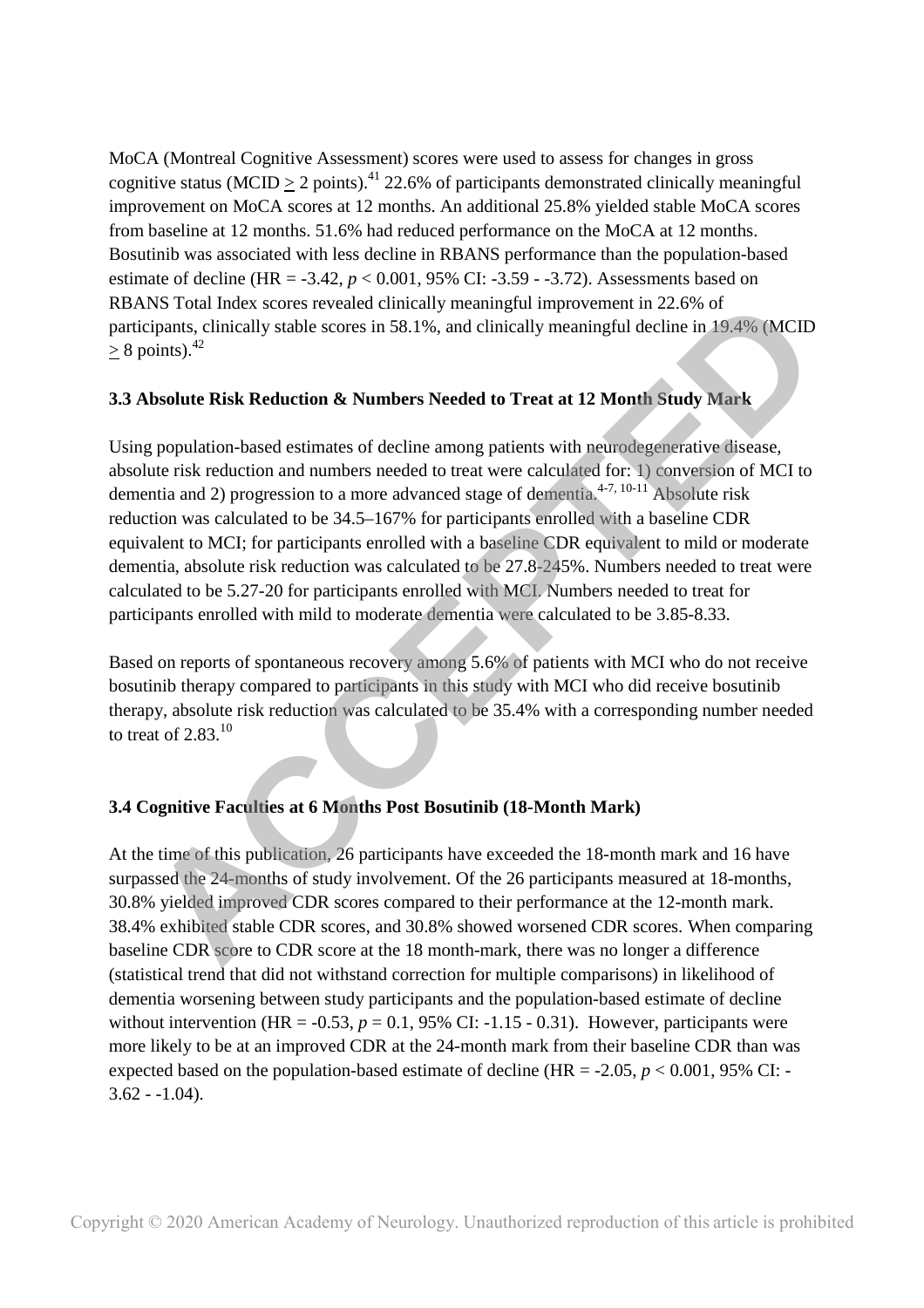Regarding MoCA scores, at 18 months, 20% participants showed clinical improvement compared to scores at 12 months, 36% demonstrated clinically stable scores from 12 months, and the remaining 44% showed clinical decline from 12 months. RBANS Total Index Score results at the 18-month mark revealed 32% of participants had clinically meaningful improvement from 12 months, 36% who yielded clinically stable scores from 12 months, and the remaining 32% exhibited clinically meaningful reduction in scores from 12 months. When comparing RBANS score at 18 months to baseline scores, both participants and population-based estimates were equally likely to show decline (HR =  $-0.38$ ,  $p = 0.28$ , 95% CI:  $-1.02 - 0.5$ ); however, study participants were more likely to continue to show cognitive benefits than population-based estimates (HR = -1.82, *p* < 0.001, 95% CI: -3.34 - -0.66).

## **3.5 Cognitive Faculties at 1 Year Post Bosutinib (24-Month Mark)**

At the time of this publication, 16 participants have completed the 24-months of study involvement. CDR scores among this patient subset show 18.8% with clinically meaningful improvement from 12 months, 50% with clinical stability, and 31.2% with clinically meaningful decline. When comparing baseline CDR score to CDR score at 24 months, there was no longer a difference in likelihood of dementia worsening between participants and the population-based estimate of decline (HR =  $0.1$ ,  $p = 0.88$ , 95% CI: -3.13 - 0.97). However, study participants were more likely to earn an improved CDR score at the 24-month mark compared to baseline than population-based estimates of expected decline (HR =  $-0.69$ ,  $p < 0.002$ , 95% CI:  $-3.1 - 0.14$ ).

24-month MoCA scores showed clinically meaningful improvement among 50% of participants from the 12-month mark, clinical stability among 43.8%, and a clinically meaningful decline in 1 subject (6.2%). RBANS Total Index scores at 24 months revealed 31.2% of participants with clinically meaningful improvement, 37.5% with clinically stable scores, and 31.2% with clinically meaningful worsening from 12 months. When comparing baseline RBANS scores to RBANS scores at the 24-month mark, study participants were equally likely to show decline as population-based estimates (HR =  $-0.24$ ,  $p = 0.6$ , 95% CI:  $-1.02 - 1.58$ ); however, participants were more likely to continue to show cognitive benefits ( $HR = -1.90$ ,  $p < 0.001$ , 95% CI:  $-3.53$  $-0.61$ ). Ily likely to show decline (HR  $-$  0.38,  $p = 0.28$ , 95% CF -1.02 - 0.5); however, study<br>cipants vere more likely to continue to show orgative benefits than population-based<br>nates (HR  $=$  -1.82,  $p$  < 0.001, 95% CF - 3.34

## **IV. Discussion**

These results bolster findings from previously reported studies and justify further investigation of bosutinib as a therapeutic agent for dementia.<sup>13, 28</sup> The data suggest an overall positive outcome among participants after a year of bosutinib, with a worsening in condition following treatment discontinuation. By 6 months post-bosutinib, patient deterioration more than tripled and continued to decline by the 24-month mark (gauged by the CDR scale). Moreover, this observation was consistent among all participants, regardless of how severe the dementia was at baseline (Table 4). Even so, study participants demonstrated increased likelihood of maintaining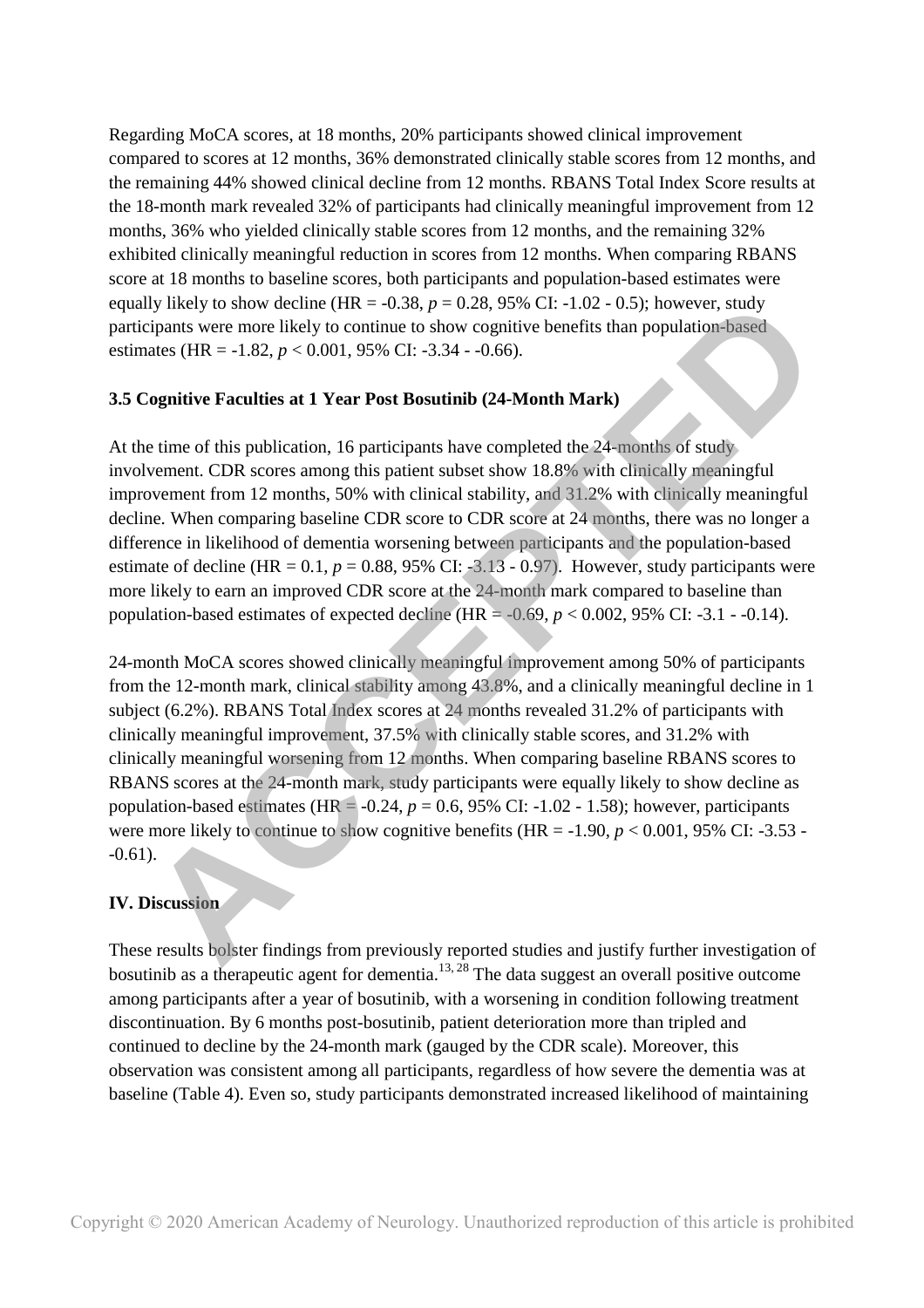stable or improved cognitive performance (gauged by the CDR and total RBANS scores) than would be expected based on population-based estimates of decline in neurodegenerative disease.

Future studies should include a larger study population and extended follow-up to assess durability beyond 2 years, as this study demonstrates a well-documented positive response among participants thus far. The open-label nature of this study did not preclude participants from pursuing other treatments, including nutraceuticals, dietary adjustments, focused ultrasound therapy, and/or regenerative approaches (e.g., exosomes).  $43-44$  27 participants also underwent focused transcranial ultrasound as part of a separate study.<sup>45</sup> Preliminary comparative analyses of groups suggest that transcranial ultrasound did not yield the same degree of therapeutic benefit unless it was paired with bosutinib treatment.<sup>43</sup> Co-occurring interventions make it challenging to interpret direct relationships between the study medication and outcome results. However, given the likelihood of multi-system involvement in degenerative dementia, studies designed with a multi-modal approach may yield improved clinical efficacy. The multi-faceted treatment approach enacted in this study clinic was built around the intention to address the multi-system failures associated with Alzheimer's and Parkinson's spectrum diseases.<sup>45-47</sup> Results from combined interventions will be addressed in future publications. An extension of this open-label study will delay any co-occurring interventions for six months in order to better clarify the independent contribution of bosutinib to the overall effect. Additional review of outcome measures obtained for this study, including neuroimaging and motor functioning, will also be included in future publications. py, and/or regenerative approaches (e.g., exosomes).<sup>43-44</sup> 27 participants also underwent<br>sed tunnscomial ultrasound as part of a separate study.<sup>45</sup> Preliminary comparative analyses of<br>so suggest that transcranial ultras

Future research should explore the usefulness of TKIs such as bosutinib in treating other degenerative conditions, such as dementia with Lewy bodies (CTI: NCT03888222). Other studies may be organized to evaluate the density of protein aggregates with Tau PET scans before and after bosutinib treatment. Inflammatory serological markers evaluated before and after bosutinib treatment may help clarify the mechanism(s) of action. It will also be important to further elucidate the optimal dosage and duration of a treatment plan involving bosutinib for neurodegenerative conditions. TKI agents with better blood brain barrier penetration may also be considered. Depending on FDA licensing requirements for new indications of bosutinib, phase II and III study designs may be expedited to improve the accessibility of this medicine for all those seeking a therapeutic option for dementia.

| $\bf{Appe}$ muix 1. $\bf{A}$ munois |                         |                                     |
|-------------------------------------|-------------------------|-------------------------------------|
| <b>Name</b>                         | Location                | <b>Contribution</b>                 |
| Kennedy Mahdavi, B.S.               | Neurology Management    | Data collection and analysis, site  |
|                                     | Associates              | management, drafting of the         |
|                                     |                         | manuscript                          |
| Sheldon Jordan, M.D.                | <b>Synaptec Network</b> | Study design and conceptualization; |
|                                     |                         | revision of manuscript              |
| Hannah Barrows, B.A.                | Neurology Management    | Data collection and analysis, site  |
|                                     | Associates              | management                          |

## **Appendix 1:** Authors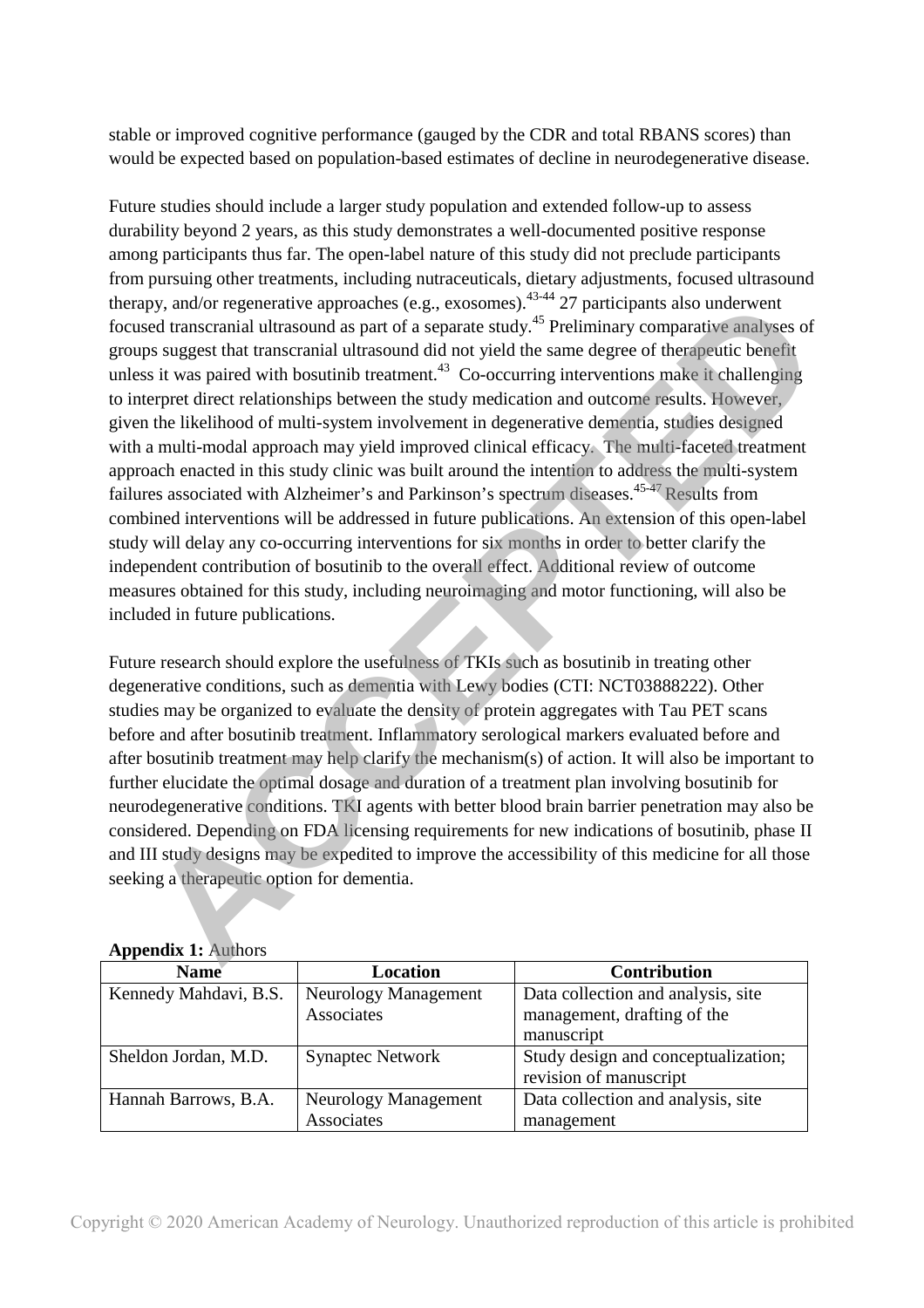| Maša Pravdic, B.A.                     | Neurological Associates of                                            | Data collection and site management                                                          |
|----------------------------------------|-----------------------------------------------------------------------|----------------------------------------------------------------------------------------------|
|                                        | <b>West Los Angeles</b>                                               |                                                                                              |
| Barshen Habelhah,                      | Neurology Management                                                  | Data collection and analysis                                                                 |
| M.A.                                   | Associates                                                            |                                                                                              |
| Natalie Nicodemus,                     | Neurology Management                                                  | Data analysis                                                                                |
| B.A.                                   | Associates                                                            |                                                                                              |
| Robin Blades, B.A.                     | Neurological Associates of                                            | Data collection                                                                              |
|                                        | <b>West Los Angeles</b>                                               |                                                                                              |
| Jessica Iovine, M.A.                   | Neurological Associates of                                            | Data collection                                                                              |
|                                        | <b>West Los Angeles</b>                                               |                                                                                              |
| Sergio Becerra, B.S.                   | <b>Synaptec Network</b>                                               | Data analysis                                                                                |
| Rachel Steiner, B.A.                   | Neurology Management                                                  | Revision of the manuscript                                                                   |
|                                        | Associates                                                            |                                                                                              |
| Marisa Chang, M.D.                     | Neurology Management                                                  | Conceptualization of the study, data                                                         |
|                                        | Associates                                                            | acquisition                                                                                  |
| Santosh Kesari, M.D.                   | Pacific Neuroscience                                                  | Data collection and analysis, revision                                                       |
|                                        | Institute                                                             | of the manuscript                                                                            |
| Alexander Bystritsky,                  | University of California,                                             | Revision of the manuscript                                                                   |
| M.D.                                   | Los Angeles                                                           |                                                                                              |
| Ed O'Connor, M.D.                      | Neurological Associates of                                            | Data acquisition, site management                                                            |
|                                        | <b>West Los Angeles</b>                                               |                                                                                              |
| Hyman Gross, M.D.                      | University of Southern                                                | Data acquisition, site management                                                            |
|                                        | California                                                            |                                                                                              |
| F. Scott Pereles, M.D.                 | <b>RAD Alliance</b>                                                   | Data acquisition, revision of the                                                            |
|                                        |                                                                       | manuscript                                                                                   |
| Mike Whitney, A.A.                     | <b>RAD Alliance</b>                                                   | Data acquisition                                                                             |
| Taylor Kuhn, Ph.D.                     | <b>Synaptec Network</b>                                               | Data analysis, statistical analysis,                                                         |
|                                        |                                                                       | revision of the manuscript                                                                   |
|                                        |                                                                       |                                                                                              |
|                                        |                                                                       | Acknowledgements: The authors thank Daniel Franc, M.D. (Los Angeles Brain Science Project)   |
|                                        |                                                                       | for his contributions to the initial study design, as well as Pfizer for providing the study |
| medication at no cost to participants. |                                                                       |                                                                                              |
|                                        |                                                                       |                                                                                              |
|                                        |                                                                       |                                                                                              |
| <b>References</b>                      |                                                                       |                                                                                              |
|                                        |                                                                       |                                                                                              |
|                                        |                                                                       | 1. Prince, M., Wimo, A., Guerchet, M. M., Ali, G. C., Wu, Y-T., & Prina, M. (2015) World     |
|                                        |                                                                       | Alzheimer Report 2015: The global impact of dementia: An analysis of prevalence, incidence,  |
|                                        | costs and trends. London, England: Alzheimer's Disease International. |                                                                                              |
| 2.                                     |                                                                       | Owen, A. M. (2004) Cognitive dysfunction in Parkinson's disease: The role of frontostriatal  |

## **References**

- 1. Prince, M., Wimo, A., Guerchet, M. M., Ali, G. C., Wu, Y-T., & Prina, M. (2015) World Alzheimer Report 2015: The global impact of dementia: An analysis of prevalence, incidence, costs and trends. London, England: Alzheimer's Disease International.
- 2. Owen, A. M. (2004) Cognitive dysfunction in Parkinson's disease: The role of frontostriatal circuitry. *Neuroscientist*, 10(6), 525-37.
- 3. Dewey, R. B., Taneja, A., McClintock, S. M., Cullum, C. M., Dewey, R. B., Bernstein, I., & Husain, M. M. (2012) Motor symptoms at onset of parkinson disease and risk for cognitive impairment and depression. *Cognitive and Behavioral Neurology: Official Journal of the Society of Behavioral and Cognitive Neurology,* 25(3), 115-20. http://doi.org/10.1097/WNN.0b013e31826dfd62.
- 4. Maioli, F., Coveri, M., Pagni, P., Chiandetti, C., Marchetti, C., Ciarrochi, R., Ruggero, C, Nativio, V., Onesti, A., D'Anastasio, C., & Pedone, V. (2007) Conversion of mild cognitive impairment to dementia in elderly subjects: A preliminary study in a memory and cognitive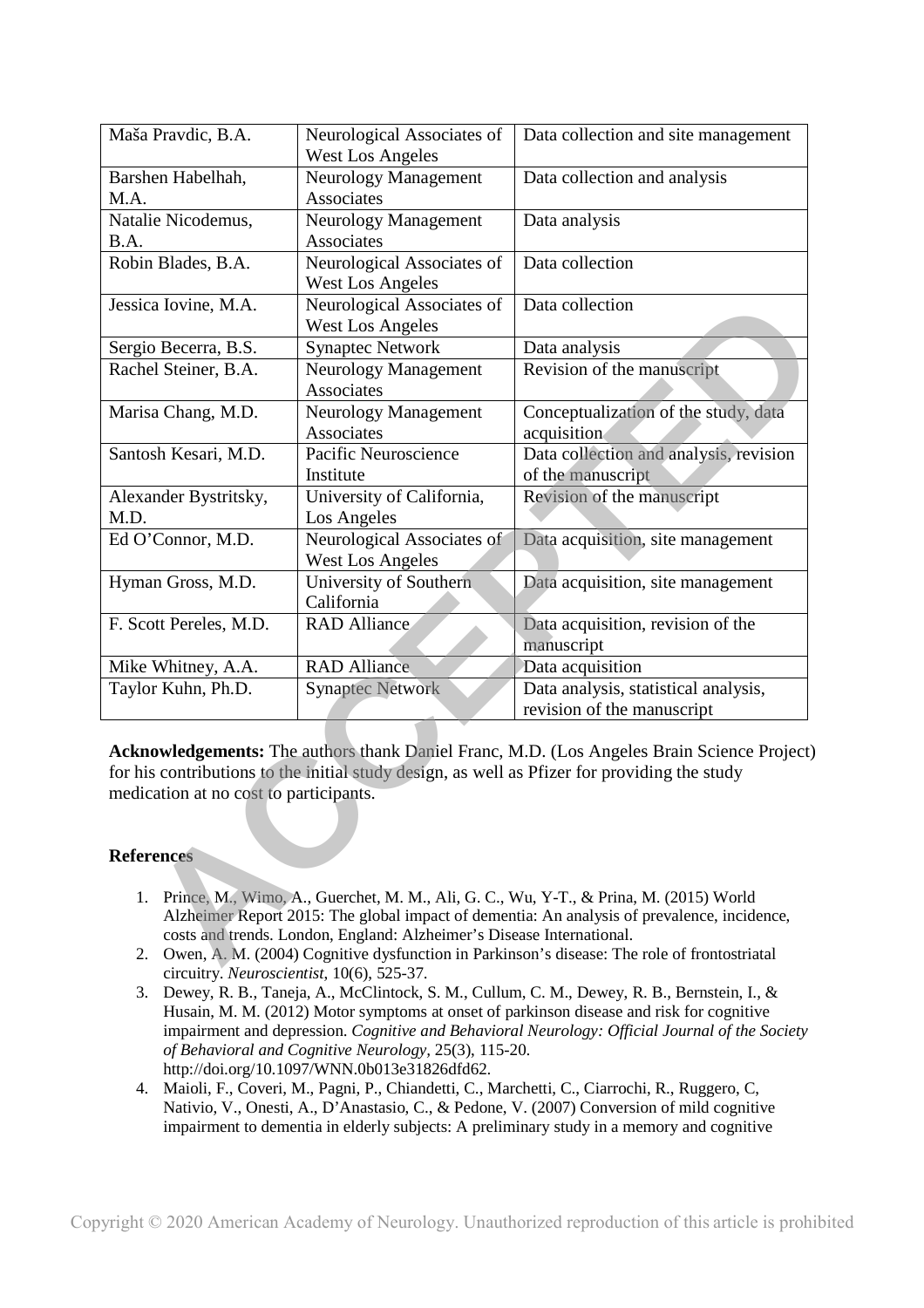disorder unit. *Archives of Gerontology and Geriatrics*, 44: 233-41. doi:10.1016/j.archger.2007.01.032

- 5. Amieva, H., Letenneur, L., Dartigues, J-F., Rouch-Leroyer, I., Sourgen, C., D'Alchée-Birée, F., Dib, M., Barberger-Gateau, P., Orgogozo, J.-M., & Fabrigoule, C. (2009) Annual rate and predictors of conversion to dementia in subjects presenting mild cognitive impairment criteria defined according to a population-based study. *Dementia and Geriatric Cognitive Disorders*, 18:87-93. doi: 10.1159/000077815
- 6. Mitchell, A.J. & Shiri-Feshki, M. (2009) Rate of progression of mild cognitive impairment to dementia - meta-analysis of 41 robust inception cohort studies. *Acta Psychiatria Scandinavica*, 119(4):252-65. doi:10.1111/j.1600.0447.2008.01326.
- 7. Schmidtke, K. & Hermeneit, S. (2008) High rate of conversion to Alzheimer's disease in a cohort of amnestic MCI patients. *International Psychogeriatrics*, 20(1): 96-108. doi:10.1017/S1041610207005509
- 8. McKhann, G.M., Knopman, D.S., Chertkow, H., Hyman, B.T., Jack, R.C., Kawas, C.H., Klunk, Koroshetz, W.J., Manly, J.J., Mayeux, R., Mohs, R.C., Morris, J.C., Rossor, M.N., Scheltens, P., Carrillo, M.C., Thies, B., Weintraub, S., & Phelps, C.H. (2011) The diagnosis of dementia due to Alzheimer's disease: recommendations from the National Institute on Aging-Alzheimer's Association workgroups on diagnostic guidelines for Alzheimer's disease. *Alzheimer's & Dementia,* 7: 263-9. doi:10.1016/j.alz.2011.03.005 119(4):2252-63, doi:10.11117,160004472.008013220<br>
Accelement of Alzheimer's disease in a cohort of annualis Accelement of Convertion to Alzheimer's disease in a cohort of annualis ACC homes. MeXham GaM, Reform and the stat
- 9. Albert, M.S., DeKosky, S.T., Dickson, D., Dubois, B., Feldman, H.H., Fox, N.C., Gamst, A., Holtzman, D.M., Jagust, W.J., Peterson, R.C., Snyder, P.J., Carrillo, M.C., Thies, B., & Phelps, C.H. (2011) The diagnosis of mild cognitive impairment due to Alzheimer's disease: recommendations from the National Institute on Aging-Alzheimer's Association workgroups on diagnostic guidelines for Alzheimer's disease. *Alzheimer's & Dementia,* 7:270-9. doi:10.1016/j.jalz.2011.03.008.
- 10. Grande, G., Cucumo, V., Cova, I., Ghiretti, R., Maggiore, L., Lacorte, E., Galimberti, D., Scarpini, E., Clerici, F., Pomati, S., Vanacore, N., & Mariani, C. (2016) Reversible mild cognitive impairment: the role of comorbidities at baseline evaluation. *Journal of Alzheimer's Disease*, 51(1): pp 57-67. doi:10.3233/JAD-150786.
- 11. Mashour, G.A., Frank, L., Batthynany, A., Kolanowski, A.M., Nahm, Schulman-Green, D., Greyson, B., Pakhomov, S., Karlawish, J., & Shah, R.C. (2019) Paradoxical lucidity: a potential paradigm shift for the neurobiology and treatment of severe dementias. *Alzheimer's & Dementia,*  15: 1107-14. doi:10.1016/j.jalz.2019.04.002.
- 12. Nygaard, H.B., Wagner, A.F., Bowen, G.S., Good, S.P., MacAvoy, M.G., Strittmatter, K.A., Kaufman, A.C., Rosenberg, B.J., Sekine-Konno, T., Varma, P., Chen, K., Koleske, A.J., Reiman, E.M., Strittmatter, S.M., & van Dyck, C.H. (2015) A phase 1b multiple ascending dose study of the safety, tolerability, and central nervous system availability of AZD0530 (saracatinib) in Alzheimer's disease. *Alzheimer's Research & Therapy*, 7. doi:10.1186/s13195-015-0119-0.
- 13. Lonskaya, I., Hebron M.L., Selby, S.T., Turner, R.S., Moussa, C.E. (2015) Nilotinib and bosutinib modulate pre-plaque alterations of blood immune markers and neuro-inflammation in Alzheimer's disease models. *Neuroscience,* 24(304): 316-27. doi: 10.1016/j.neuroscience.2015.07.070
- 14. Yamamoto, A., Suzuki, T., & Sakaki, Y. (2001) Isolation of hNap1BP which interacts with human Nap1 (NCKAP1) whose expression is down-regulated in Alzheimer's disease. *Gene*. 271(2), pp. 159-69. Doi.10/1016/S0378-1119(01)00521-2.
- 15. Hebron, M.L., Lonskaya, I., & Moussa, C.E. (2013) Nilotinib reverses loss of dopamine neurons and improves motor behavior via autophagic degradation of alpha-synuclein in Parkinson's disease models. *Hum Mol Genet;* 22(16): 3315-28. doi:10.1093/hmg/ddt192
- 16. Lonskaya, I., Hebron, M., Chen, W., Schacter, J., & Moussa, C. (2014) Tau deletion impairs intracellular beta-amyloid-42 clearance and leads to more extracellular plaque deposition in gene transfer models. *Mol Neurodegener*; 9(46). doi:10.1186/1750-1326-9-46
- 17. Chen, Z., & Trapp, B.D. (2016) Microglia and neuroprotection. *J Neurochemistry*. 136(1): 10-17. doi:10.1111/jnc.13062.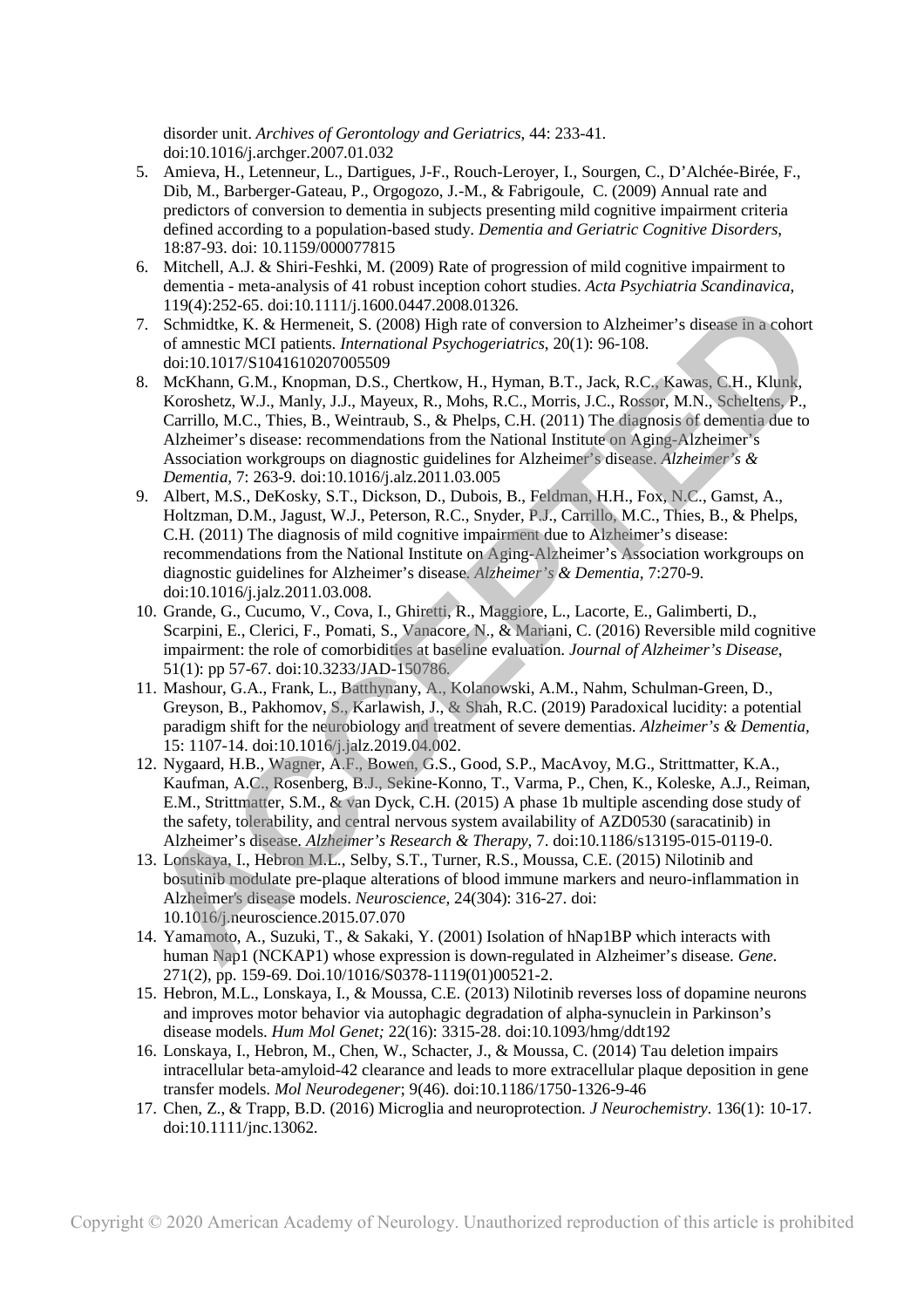- 18. Sominsky, L., De Luca, S., & Spencer, S.J. (2018) Microglia: key players in neurodevelopment and neuronal plasticity. *The international journal of biochemistry & cell biology,* 94. pp. 56-60.
- 19. Skaper, S.D. (2017) Chapter 2 Impact of inflammation on the blood-neural barrier and bloodnerve interface: from review to therapeutic preview. *International Review of Neurobiology*, 137. pp. 29-45. doi:10.1016/bs.irn.2017.08.004
- 20. Levinson, N.M., & Boxer, S.G. (2012) Structural and spectroscopic analysis of the kinase inhibitor bosutinib and an isomer of bosutinib binding to the Abl tyronsine kinase domain. *PLoS ONE,* 7(4). doi:10.1371/journal.pone.0029828.
- 21. Cortes, J.E., Kantarjian, H.M., Brümmendorf, T.H., Kim, D.W., Turkina, A.G., Shen, Z.X., Pasquini, R., Khoury, H.J., Arkin, S., Volkert, A., Besson, N., Abbas, R., Wang, J., Leip, E., & Gambacorti-Passerini C. (2011) Safety and effiacy of bosutinib (SKI-606) in chronic phase Philadelphia chromosome-positive chronic myeloid leukemia patients with resistance or intolerance to imatinib. *Blood*, 118(17):4567-76. doi:10.1182/blood-2011-05-355594.
- 22. Cortes, J. E., Gambacorti-Passerini, C., Deininger, M. W., Mauro, M. J., Chuah, C., Kim, D. W., … Brümmendorf, T. H. (2018). Bosutinib Versus Imatinib for Newly Diagnosed Chronic Myeloid Leukemia: Results From the Randomized BFORE Trial. *Journal of clinical oncology: official journal of the American Society of Clinical Oncology*, *36*(3), 231–237. doi:10.1200/JCO.2017.74.7162 Passpiri, R. Khoury, H.J., Athin, S., Voluert, A. Besson, N., Abbas, R., Wang, N. Horstein<br>
Gambacorii-Passerini C. (2011) Safety and effice of bosuinib (SKL-606) in chronic phase<br>
Philadelphia chromosone-positive chronic
- 23. Carneiro, B.A., Kaplan, J.B., & Giles, F.J. (2015) Tyrosine kinase inhibitor therapy in chronic myeloid leukemia: update on key adverse events. *Expert Rev Hematol;* 8(4): 457-79.
- 24. Pagan, F., Valadez, E., Torres-Yaghi, Y., Hebron, M., Falconer, R., Rogers, S., Mills, R., Helen, H. Wilmarth, B., & Moussa, C. (2016) Nilotinib improves motor skills, cognition and autonomic function in open label phase 1 clinical trial in Parkinson's disease with dementia and dementia with Lewy body. *Neurology;* 86(16)
- 25. Galvin, J.E. (2015) The quick dementia rating system (QDRS): a rapid dementia staging tool. (2015) *Alzheimers Dement (Amst)*. 1(2):249-259. doi:10.1016/j.dadm.2015.03.003.
- 26. Randolph, C.I., Tierney, M.C., Mohr, E., & Chase, T.N. (1998) The repeatable battery for the assessment of neuropsychological status (RBANS): preliminary clinical validity. *J Clin Exp Neuropsychol,* 20(3):310-9. doi:10.1076/jcen.20.3.310.823.
- 27. Breton, A., Casey, D., & Arnaoutoglou, N.A. (2018) Cognitive tests for the detection of mild cognitive impairment (MCI), the prodromal stage of dementia: meta-analysis of diagnostic accuracy studies. *Geriatric Psychiatry*, 34(2):233-42. doi:10.1002/gps.5016
- 28. Smith, T., Gildeh, N., Holmes, C. (2007) The montreal cognitive assessment: validity and utility in a memory clinic setting. *The Canadian Journal of Psychiatry*. Doi:10.1177/070674370705200508
- 29. Nasreddine, Z.S., Phillips, N.A., Bédirian, V., Charbonneau, S., Whitehead, V., Collin, I., Cummings, J.L., & Chertkow, H. (2005) The montreal cognitive assessment, MoCA: a brief screening tool for mild cognitive impairment. *Journal of the American Geriatrics Society,* 53(4). doi:10.1111/j.1532-5415.2005.53221.
- 30. Motl, R. W., Cohen, J. A., Benedict, R., Phillips, G., LaRocca, N., Hudson, L. D., … Multiple Sclerosis Outcome Assessments Consortium (2017). Validity of the timed 25-foot walk as an ambulatory performance outcome measure for multiple sclerosis. *Multiple sclerosis (Houndmills, Basingstoke, England)*, *23*(5), 704–710. doi:10.1177/1352458517690823
- 31. El Rassi, E., Mace, J. C., Steele, T. O., Alt, J. A., Soler, Z. M., Fu, R., & Smith, T. L. (2016). Sensitivity analysis and diagnostic accuracy of the Brief Smell Identification Test in patients with chronic rhinosinusitis. International forum of allergy & rhinology, 6(3), 287–292. doi:10.1002/alr.21670.
- 32. Burnham, S., Bourgeat, P., Doré, V., Brown, B.M., Salvado, O., Martins, R.N., Macaulay, L., Ames, D., Masters, C.L., Rowe, C.C., & Villemagne, V.L. (2015) The cognitive and brain volumetric trajectories of healthy elderly controls with either Alzheimer's pathology, neurodegeneration (SNAP), or both. *Alzheimer's & Dementia,* 11(7). doi:10.1016/j.jalz.2015.07.28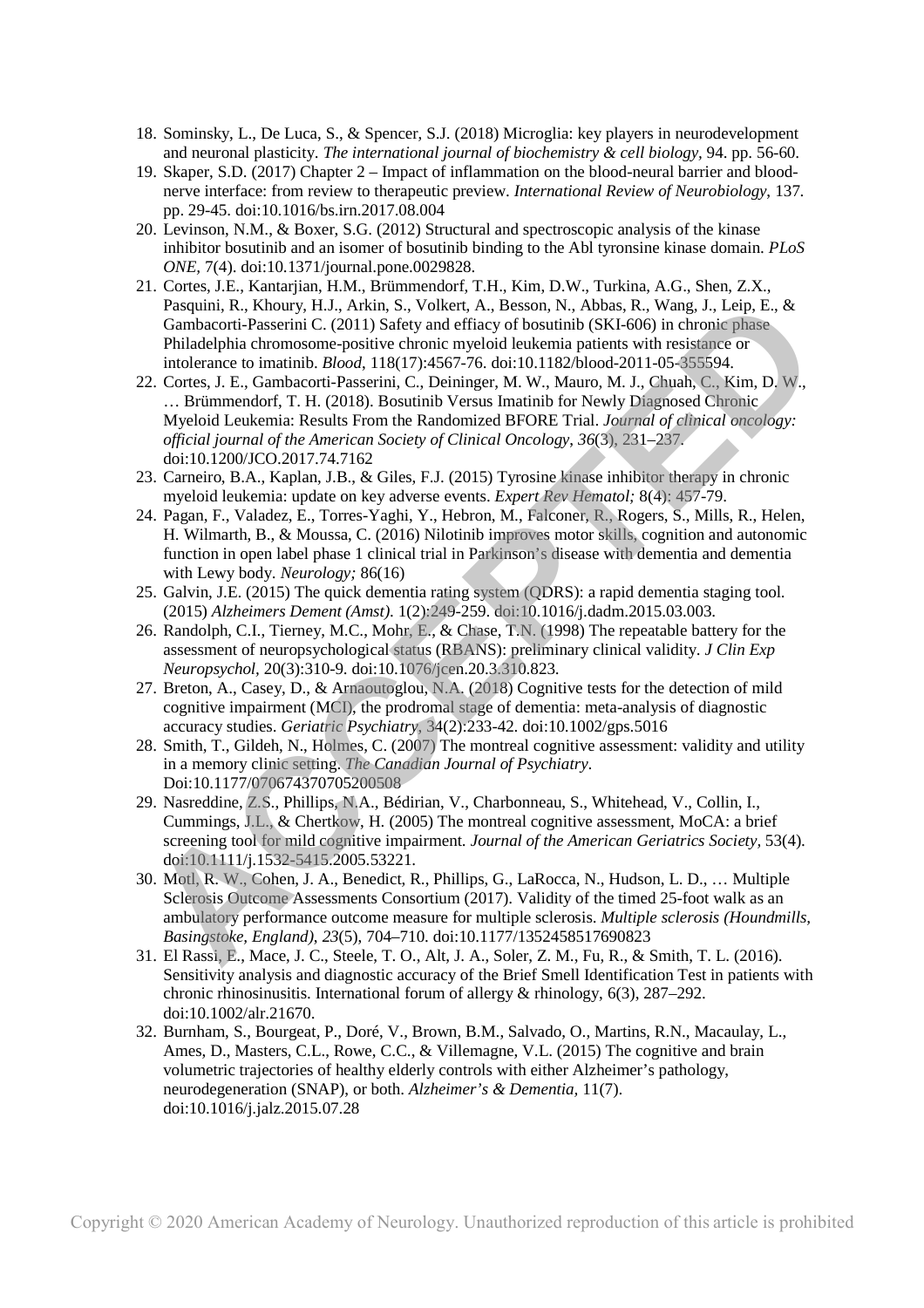- 33. Zheng, W., Cui, B., Han, Y., Song, H., Li, K., He, Y., & Wang, Z. (2019) Disrupted regional cerebral blood flow functional activity and connectivity in Alzheimer's disease: a combined ASL perfusion and resting state fMRI study. *Frontiers in Neuroscience*. 13:738. doi:10.3389/fnins.2019.00738
- 34. Mishra, V.R., Sreenivasan, K.R., Zhuang, X., Yang, Z., Cordes, D., & Walsh, R.R. (2019) Influence of analytic techniques on comparing DTI-derived measurements in early stage Parkinson's disease. *Heliyon*. *5*(4). doi:10.1016/j.heliyon.2019.e01481
- 35. Gorges, M. Müller, H., Liepelt-Scarfone, I., Storch, A., Dodel, R., Hilker-Roggendorf, R., Berg, D., Kunz, M.S., Kalbe, E., Baudrexel, S., Kassubek, J., & LANDSCAPE Consortium (2019) Structural brain signature of cognitive decline in Parkinson's disease: DTI-based evidence from the Landscape study. *Therapeutic Advances in Neurological* Disorders. doi:10.1177/1756286419843447
- 36. Kuhn, T.P., Becerra, S.A., Duncan, J.D., Mamoun, M., Whitney, M., Pereles, S., Bystritsky, A., & Jordan, S.E. (under review) Translating state-of-the-art brain MRI techniques into clinical practice: clinical utility validation of multimodal neuroimaging pipeline for differentiating dementia subtypes.
- 37. Adamczuk, K., Schaeverbeke, J., Vanderstichele, H.M., Lilja, J., Nelissen, N., Laere, K.V., Dupont, P., Hilven, K., Poesen, K., & Vandenberghe, R. (2015) Diagnostic value of cerebrospinal fluid Aß ratios in preclinical Alzheimer's disease. *Alzheimer's Research & Therapy.* 7:75. doi:10.1186/s13195-015-0159-5.
- 38. Berman, S.E., Koscik, R.L., Clark, L.R., Mueller, K.D., Bluder, L., Galvin, J.E., Johnson, S.C. (2017) Use of the quick dementia rating system (QDRS) as an initial screening measure in a longitudinal cohort at risk for Alzheimer's disease. *Journal of Alzheimer's Disease Reports*, 1(1): 9-13. doi:10.3222/ADR-170004.
- 39. Visser, M., Leentjens, A.F., Marinus, J., Stiggelbout, A.M., & van Hilten, J.J. (2006) Reliability and validity of the Beck depression inventory in patients with Parkinson's disease. *Movement Disorders*. doi:10.1002/mds.20792
- 40. Erford, B.T., Johnson, E., & Bardoshi, G. (2017) Meta-analysis of the English version of the Beck depression inventory – second edition. *Measurement and Evaluation in Counseling and Development*, 49(1). doi:10.1177/0748175615596783
- 41. Wong, G.K., Mak, J.S., Wong, A., Zheng, V.Z., Poon, W.S., Abrigo, J., & Mok, V.C. (2017) Minimum clinically important difference of Montreal Cognitive Assessment in aneurysmal subarachnoid hemorrhage patients. *Journal of Clinical Neuroscience,* 46: 41-44. doi:10.1016/j.jocn.2017.08.039
- 42. O'Connell, M.E., Gould, B., Ursenbach, J., Enright, J., & Morgan, D.G. (2019) Reliable change and minimum clinically important difference (MCID) of the repeatable battery for the assessment of neuropsychology status (RBANS) in a heterogenous dementia sample: support for reliable change methods but not the MCID. *Applied Neuropsychology: Adult*, 26(3): 268-74. doi:10.1080/23279095.2017.1413575 Structural brain signature of cognitive declines in Parkinson's disease. DTI-based evidence from<br>the Landscape study. *Theoregiae* deduces in Neurological Diserders.<br>
doi:10.1177/17562866119843447<br>
6. Kund, 11-P. Beserra,
- 43. Nicodemus, N.E., Becerra, S.A., Kuhn, T.P., Packham, H.R., Duncan, J.D., Mahdavi, K.D., Iovine, J.J., Kesari, S., Pereles, S., Whitney, M., Mamoun, M., Franc, D., Bystritsky, A., & Jordan, S.E. (2019) Focused transcranial ultrasound for treatment of neurodegenerative dementia. *Journal of Neurodegenerative Disorders*, 3(1):51-9.
- 44. Yeo, R.W.Y., Lai, R.C., Tan, K.H., & Lim, S.K. (2014) Exosome: a novel and safer therapeutic refinement of mesenchymal stem cell. *Exosomes and Microvesicles*, 1(7). doi:10.5772/57460.
- 45. Chakroborty, S., & Stutzmann, G.E. (2014) Calcium channelopathies and Alzheimer's disease: insight into therapeutic success and failures. *European Journal of Pharmacology*, 739: 83-95. doi:10.1016/j.ejphar.2013.11.012.
- 46. Wolters E.C. & Braak H. (2006) Parkinson's disease: premotor clinico-pathological correlations. In: Riederer P., Reichmann H., Youdim M.B.H., Gerlach M. (eds) Parkinson's Disease and Related Disorders. *Journal of Neural Transmission*. Supplement a, vol 70. Springer, Vienna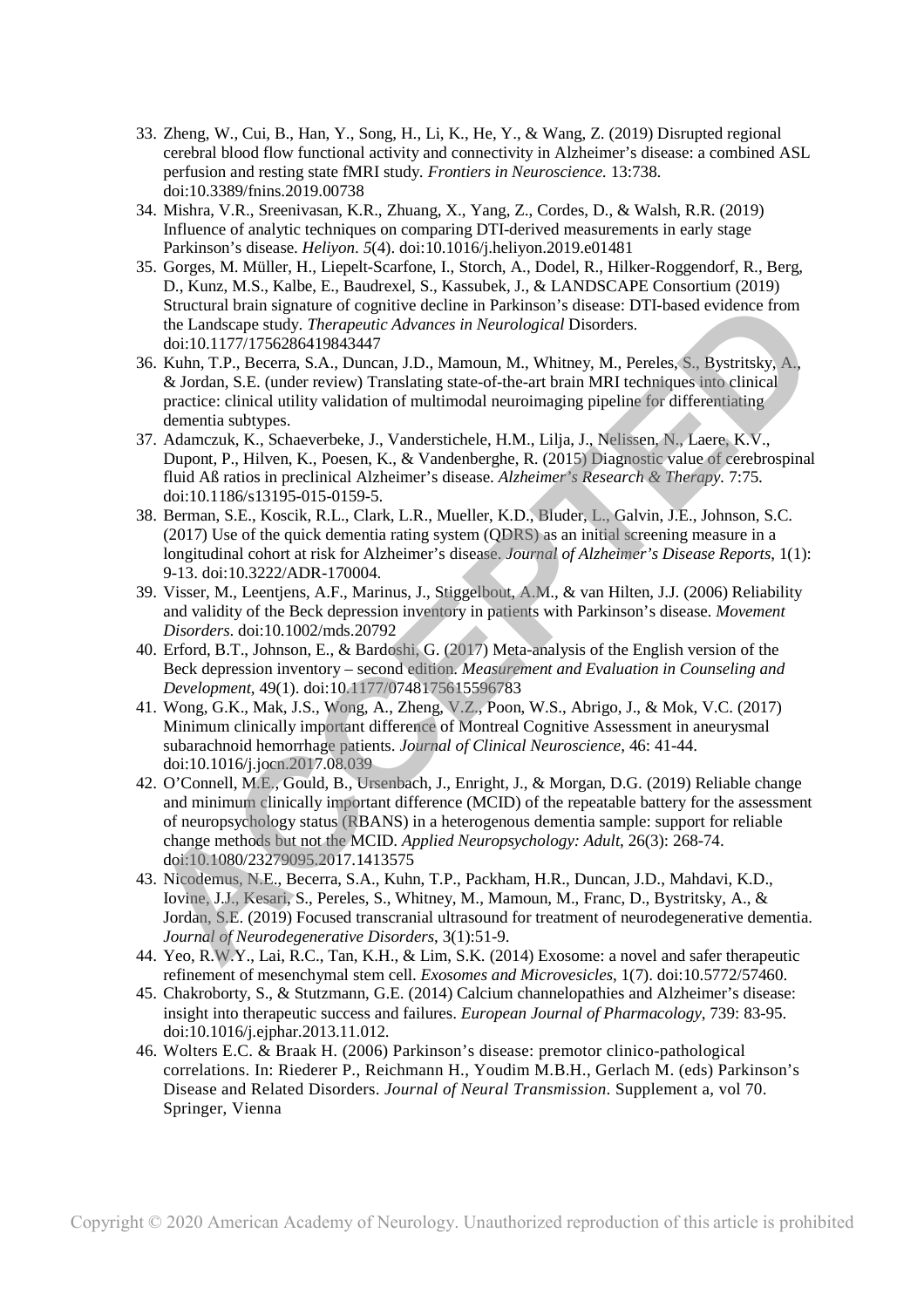47. Engelender, S., & Isacson, O. (2017) The threshold theory for Parkinson's disease. *Trends in Neurosciences*, 40(1):4-14. doi:10.1016/j.tins.2016.10.008



Table 1: List of Recommended Supplements *This list was reviewed with study participants as an additional treatment approach.* 

Table 2: Table of 12 Month CDR Score Conversions per Neurodegenerative Type *Reflects changes in CDR among each subject population, as indicated by an increase or decrease by at least one level.* 

Table 3: Table of CDR Scores from Baseline to 12 Months Per Condition *Top: Dementia without Parkinsonian Features; Bottom: Parkinson's Spectrum Disorders with Dementia* 

Table 4: CDR Conversion Patterns Stratified According to Baseline CDR Scale Level *Top: Dementia without Parkinsonian Features; Bottom: Parkinson's Spectrum Disorders with Dementia*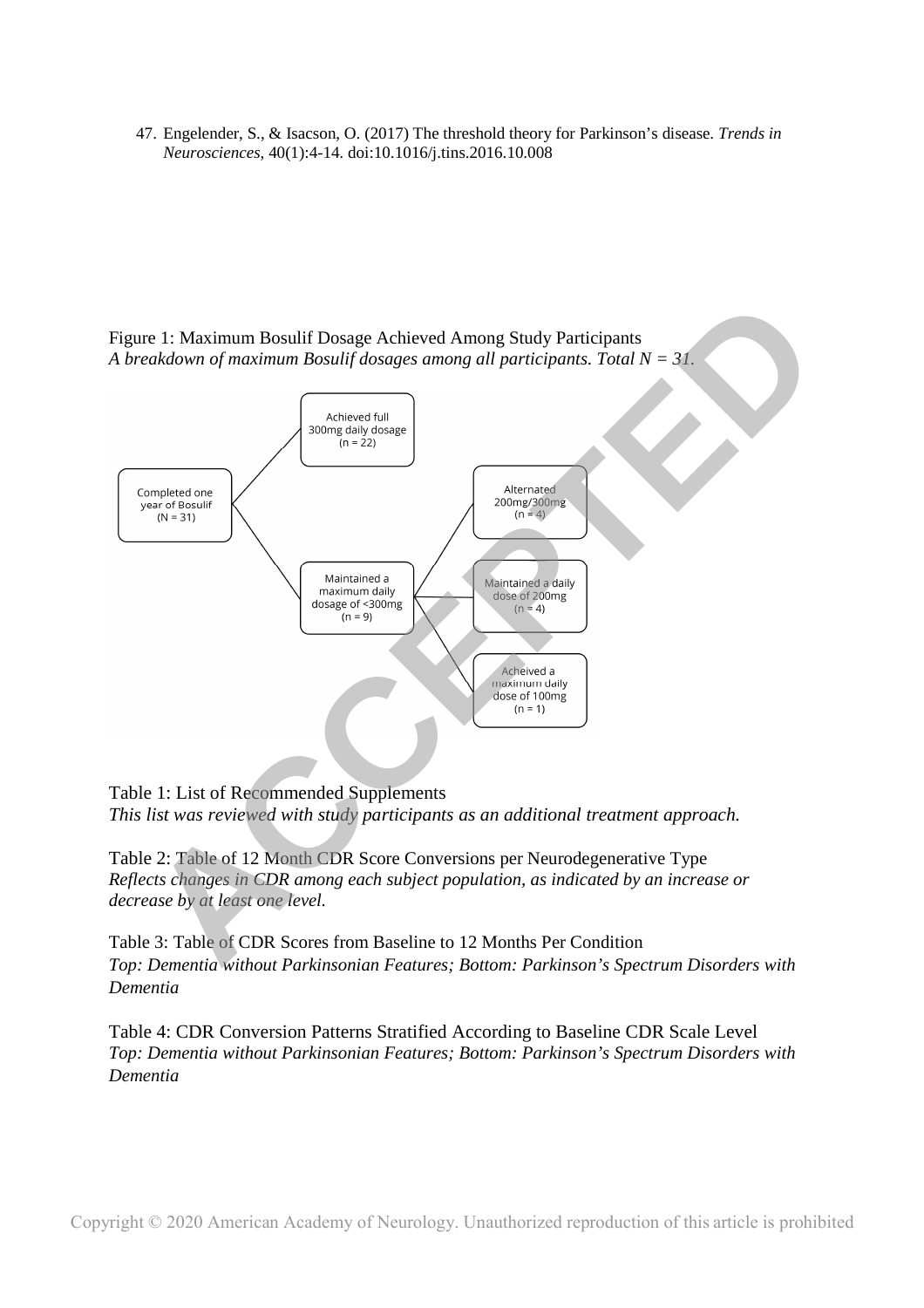## *List of Recommended Supplements*

| <b>Supplement Name</b>             | Dosage              | Availability           |
|------------------------------------|---------------------|------------------------|
| Coenzyme Q10 (Ubinquinol)          | 300mg/day           | Over-the-counter       |
| Theracurmin HP                     | 600mg/day           | Over-the-counter       |
| Resveratrol                        | 1000-2000mg/day     | Over-the-counter       |
| Vitamin D3                         | 1000-2000 units/day | Over-the-counter       |
| Neo40                              | 1 lozenge/day       | Over-the-counter       |
| Tru Niagen (nicotinimide riboside) | 300mg/day           | Over-the-counter       |
| Metatrol (wheat germ extract)      | 2 capsules/day      | Over-the-counter       |
| Valtrex (valacyclovir)             | 500mg/day           | Prescription required  |
| Valcyte (valgancyclovir)           | $450$ mg/day        | Prescription required; |
|                                    |                     | only if indicated by   |
|                                    |                     | labwork                |
|                                    |                     |                        |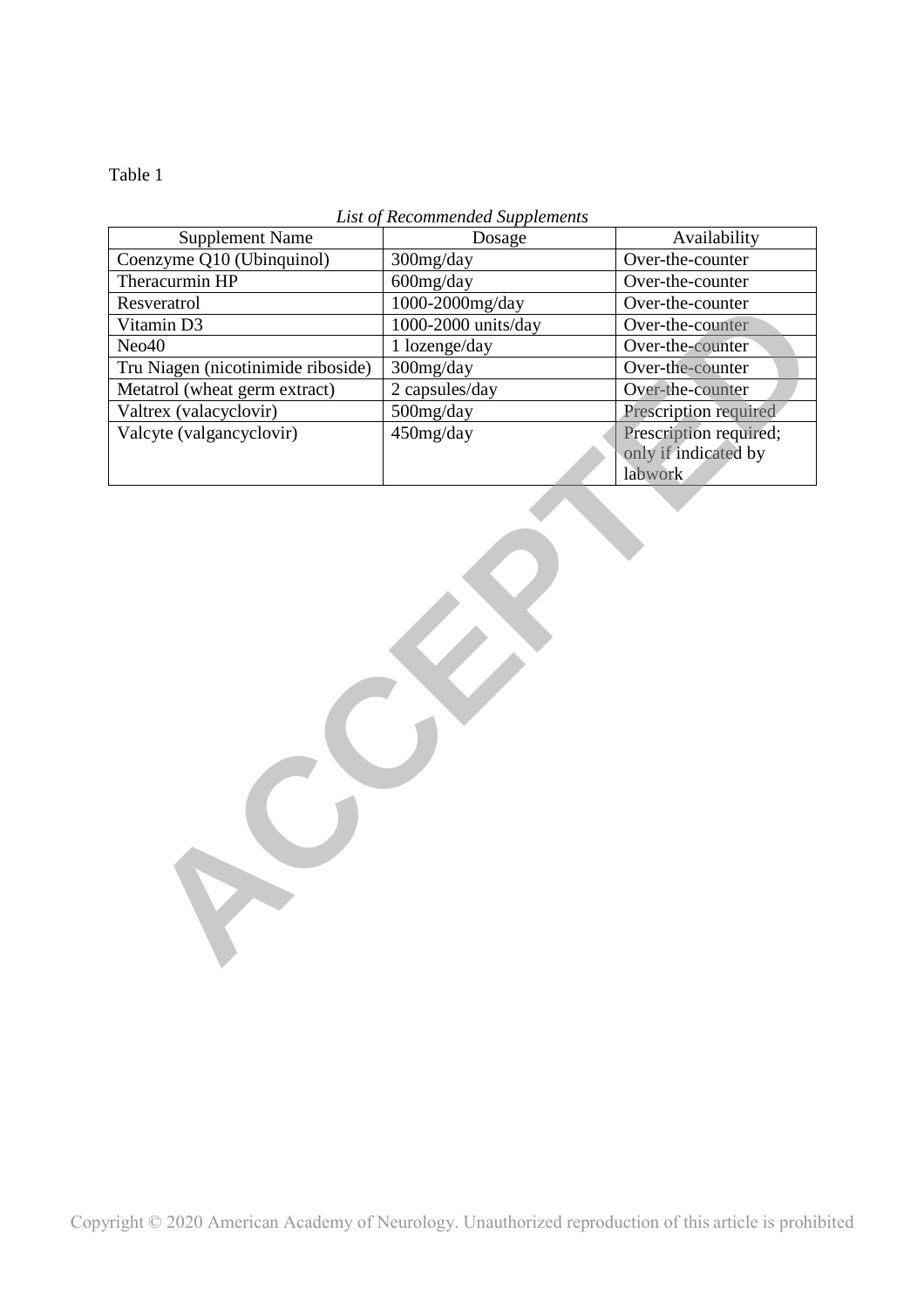## *Table of 12 Month CDR Score Conversions per Neurodegenerative Type*

|          | Dementia without Parkinsonian   |                 | Parkinson's Spectrum Diseases with                                                     |          |  |
|----------|---------------------------------|-----------------|----------------------------------------------------------------------------------------|----------|--|
|          | Features                        |                 |                                                                                        | Dementia |  |
| Improved | 53.3%                           | (8/15)          | 37.5%                                                                                  | (6/16)   |  |
| CDR      |                                 |                 |                                                                                        |          |  |
| Stable   | 40%                             | $\sqrt{(6/15)}$ | 43.8%                                                                                  | (8/16)   |  |
| CDR      |                                 |                 |                                                                                        |          |  |
| Declined | 6.7%                            | (1/15)          | 18.8%                                                                                  | (2/16)   |  |
| CDR      |                                 |                 |                                                                                        |          |  |
|          |                                 |                 | *Reflects changes in CDR among each subject population, as indicated by an increase or |          |  |
|          | decrease by at least one level. |                 |                                                                                        |          |  |
|          |                                 |                 |                                                                                        |          |  |
|          |                                 |                 |                                                                                        |          |  |
|          |                                 |                 |                                                                                        |          |  |
|          |                                 |                 |                                                                                        |          |  |
|          |                                 |                 |                                                                                        |          |  |
|          |                                 |                 |                                                                                        |          |  |
|          |                                 |                 |                                                                                        |          |  |
|          |                                 |                 |                                                                                        |          |  |
|          |                                 |                 |                                                                                        |          |  |
|          |                                 |                 |                                                                                        |          |  |
|          |                                 |                 |                                                                                        |          |  |
|          |                                 |                 |                                                                                        |          |  |
|          |                                 |                 |                                                                                        |          |  |
|          |                                 |                 |                                                                                        |          |  |
|          |                                 |                 |                                                                                        |          |  |
|          |                                 |                 |                                                                                        |          |  |
|          |                                 |                 |                                                                                        |          |  |
|          |                                 |                 |                                                                                        |          |  |
|          |                                 |                 |                                                                                        |          |  |
|          |                                 |                 |                                                                                        |          |  |
|          |                                 |                 |                                                                                        |          |  |
|          |                                 |                 |                                                                                        |          |  |
|          |                                 |                 |                                                                                        |          |  |
|          |                                 |                 |                                                                                        |          |  |
|          |                                 |                 |                                                                                        |          |  |
|          |                                 |                 |                                                                                        |          |  |
|          |                                 |                 |                                                                                        |          |  |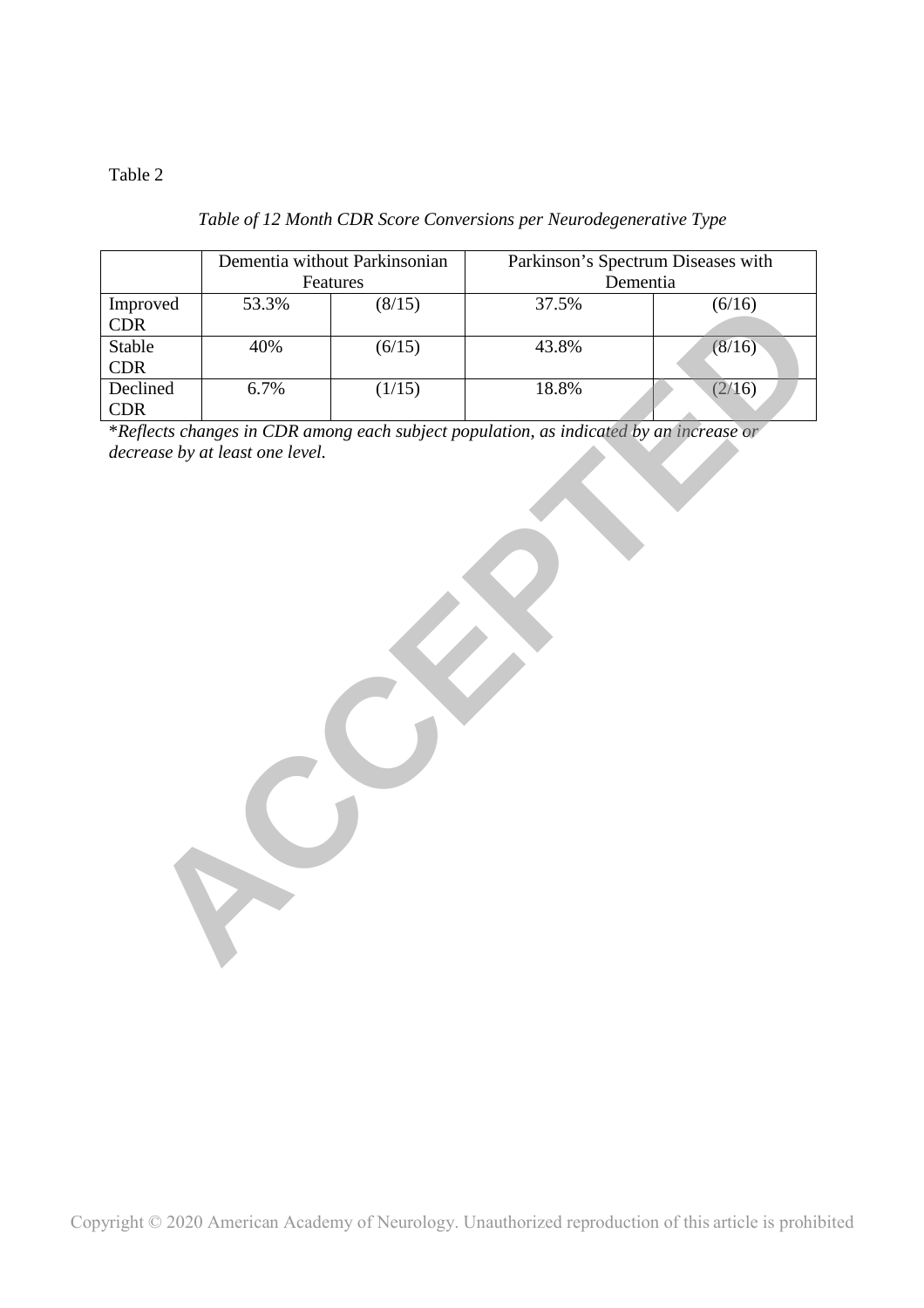## *Table of CDR Scores from Baseline to 12 Months Per Condition*

| Participant ID | <b>Baseline CDR</b> | 6 Month CDR    | 12 Month CDR     |
|----------------|---------------------|----------------|------------------|
| 0012           |                     | 0.5            | 0.5              |
| 0014           |                     | 0.5            | 0.5              |
| 0015           | 3                   | 3              | 3                |
| 0005           | 0.5                 | 0.5            | 0.5              |
| 0004           | 2                   |                | $\overline{2}$   |
| 0006           | 0.5                 | 0.5            | 0.5              |
| 0008           |                     | 0.5            | 0.5              |
| 0009           |                     | 0.5            | $\left( \right)$ |
| 0026           |                     |                |                  |
| 0025           |                     | $\overline{2}$ | 0.5              |
| 0033           | 0.5                 | $\overline{0}$ | 0.5              |
| 0027           | 0.5                 | 0.5            | 0                |
| 0051           | 0.5                 | 0.5            | 0                |
| 0032           | 0.5                 |                |                  |
| 0044           | 0.5                 | 0.5            | $\Omega$         |

## *Parkinson's Spectrum Diseases with Dementia*

| $\ldots$       |                                                                    |                    |                  |
|----------------|--------------------------------------------------------------------|--------------------|------------------|
| 0012           | 1                                                                  | 0.5                | 0.5              |
| 0014           | $\mathbf 1$                                                        | 0.5                | 0.5              |
| 0015           | $\overline{3}$                                                     | $\overline{3}$     | $\overline{3}$   |
| 0005           | 0.5                                                                | 0.5                | 0.5              |
| 0004           | $\overline{2}$                                                     | $\mathbf{1}$       | $\overline{2}$   |
| 0006           | 0.5                                                                | 0.5                | 0.5              |
| 0008           | $\mathbf 1$                                                        | 0.5                | 0.5              |
| 0009           | $\mathbf 1$                                                        | 0.5                | $\overline{0}$   |
| 0026           | $\mathbf 1$                                                        | $\mathbf{1}$       | $\overline{1}$   |
| 0025           | $\mathbf{1}$                                                       | $\overline{2}$     | 0.5              |
| 0033           | 0.5                                                                | $\overline{0}$     | 0.5              |
| 0027           | 0.5                                                                | 0.5                | $\overline{0}$   |
| 0051           | 0.5                                                                | 0.5                | $\overline{0}$   |
| 0032           | 0.5                                                                | $\overline{1}$     | $\mathbf{1}$     |
| 0044           | 0.5                                                                | 0.5                | $\boldsymbol{0}$ |
| Participant ID | Parkinson's Spectrum Diseases with Dementia<br><b>Baseline CDR</b> | <b>6 Month CDR</b> | 12 Month CDR     |
| 0016           | $\overline{2}$                                                     | 1                  | 0.5              |
| 0003           | $\overline{2}$                                                     | $\mathbf{1}$       | 1                |
| 0001           | $\overline{1}$                                                     | $\mathbf{1}$       | 1                |
| 0036           | 0.5                                                                | 0.5                |                  |
| 0010           | $\mathbf{1}$                                                       | 0.1                | 1                |
| 0018           | $\overline{1}$                                                     | $\mathbf{1}$       |                  |
| 0020           | 0.5                                                                | 0.5                | $\overline{0.5}$ |
| 0019           | 0.5                                                                | 0.5                | 0.5              |
| 0007           | $\mathbf{1}$                                                       | $\overline{0}$     | 0.5              |
| 0022           | 0.5                                                                | 0.5                | 0.5              |
| 0024           | $\mathbf{1}$                                                       | $\mathbf{1}$       | 0.5              |
|                |                                                                    |                    |                  |
| 0043           | $\mathbf{1}$                                                       | 0.5                | $\overline{0.5}$ |
| 0047           | 0.5                                                                | 0.5                | $\mathbf{1}$     |
| 0031           | 0.5                                                                | 0.5                | $\mathbf{0}$     |
| 0037           | 0.5                                                                | 0.5                | 0.5              |
| 0002           | $\mathbf{1}$                                                       | $\mathbf{1}$       | $\mathbf{1}$     |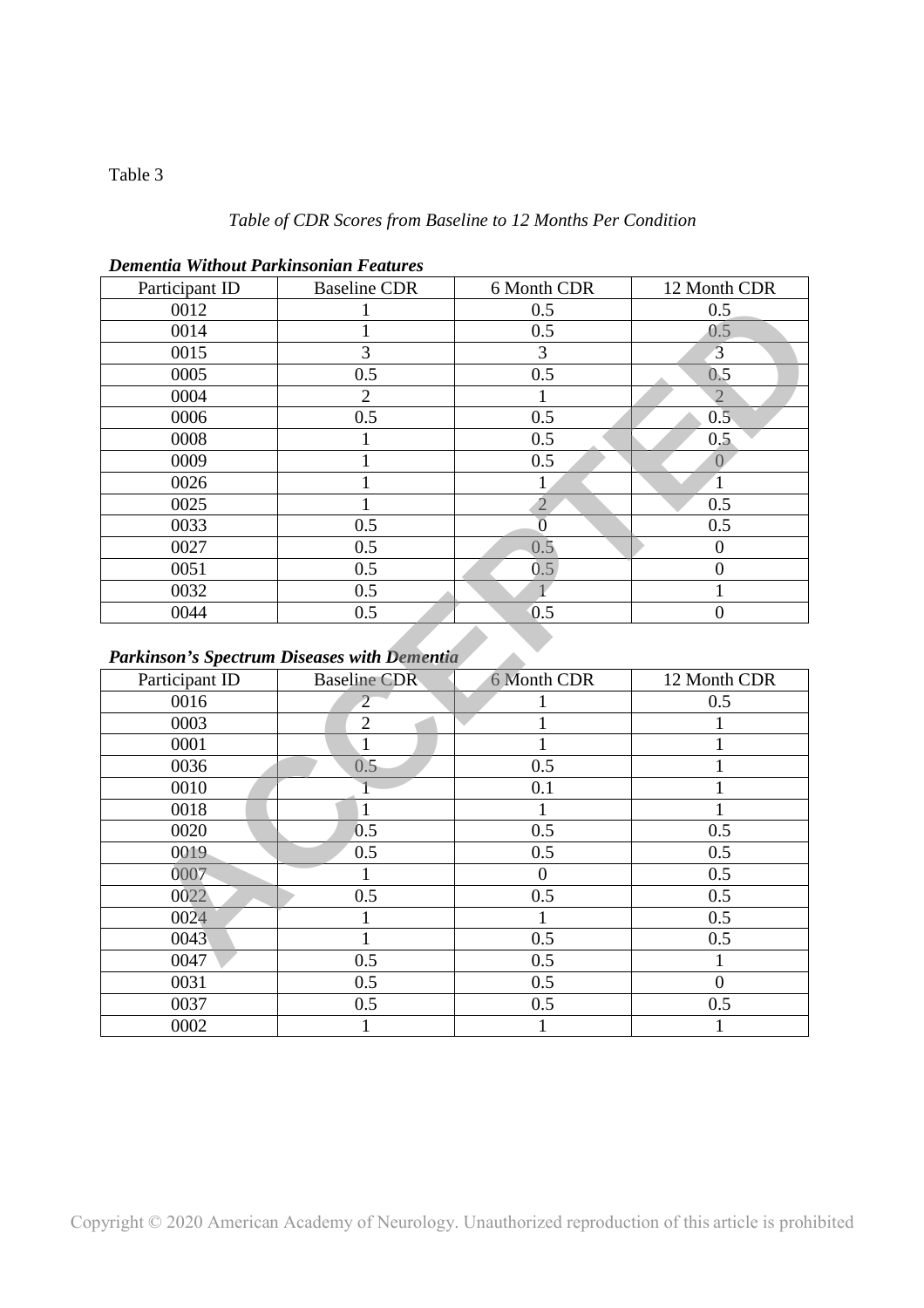## *CDR Conversion Patterns Stratified According to Baseline CDR Scale Level*

|                                                    |       | Baseline = $0.5$ | Baseline = $1$ |                                               | Baseline $= 2$           |                         | Baseline = $3$ |                |
|----------------------------------------------------|-------|------------------|----------------|-----------------------------------------------|--------------------------|-------------------------|----------------|----------------|
|                                                    |       | (7/15)           |                | (1/15)<br>(1/15)<br>(6/15)                    |                          |                         |                |                |
| Improved<br><b>CDR</b>                             | 42.9% | (3/7)            | 83.3%          | (5/6)                                         | --                       |                         |                |                |
| Stable<br><b>CDR</b>                               | 42.9% | (3/7)            | 16.7%          | (1/6)                                         | 100%                     | (1/1)                   | 100%           | (1/1)          |
| Declined<br><b>CDR</b>                             | 20.0% | (1/5)            | $-$            | $\mathord{\hspace{1pt}\text{--}\hspace{1pt}}$ | $\overline{\phantom{a}}$ | Œ                       |                | Ξ.             |
| <b>Parkinson's Spectrum Diseases with Dementia</b> |       |                  |                |                                               |                          |                         |                |                |
|                                                    |       | Baseline = $0.5$ | Baseline = $1$ |                                               |                          | Baseline = $2 \epsilon$ |                | Baseline = $3$ |
|                                                    |       | (7/16)           |                | (7/16)                                        |                          | (2/16)                  |                | (0/16)         |
| Improved<br><b>CDR</b>                             | 14.3% | (1/7)            | 42.9%          | (3/7)                                         | 100%                     | (2/2)                   |                |                |
| Stable<br><b>CDR</b>                               | 57.1% | (4/7)            | 57.1%          | (4/7)                                         | 44                       | --                      | --             | --             |
| Declined<br><b>CDR</b>                             | 28.6% | (2/7)            |                |                                               |                          | --                      | --             | --             |
|                                                    |       |                  |                |                                               |                          |                         |                |                |
|                                                    |       |                  |                |                                               |                          |                         |                |                |

#### *Dementia without Parkinsonian Features*

## *Parkinson's Spectrum Diseases with Dementia*

|                        |       | Baseline = $0.5$<br>(7/16) |       | Baseline $= 1$<br>(7/16) |      | Baseline $= 2$<br>(2/16) | Baseline $=$ 3<br>(0/16) |  |
|------------------------|-------|----------------------------|-------|--------------------------|------|--------------------------|--------------------------|--|
| Improved<br><b>CDR</b> | 14.3% | (1/7)                      | 42.9% | (3/7)                    | 100% | (2/2)                    |                          |  |
| Stable<br><b>CDR</b>   | 57.1% | (4/7)                      | 57.1% | (4/7)                    |      |                          |                          |  |
| Declined<br><b>CDR</b> | 28.6% | (2/7)                      |       |                          |      |                          |                          |  |